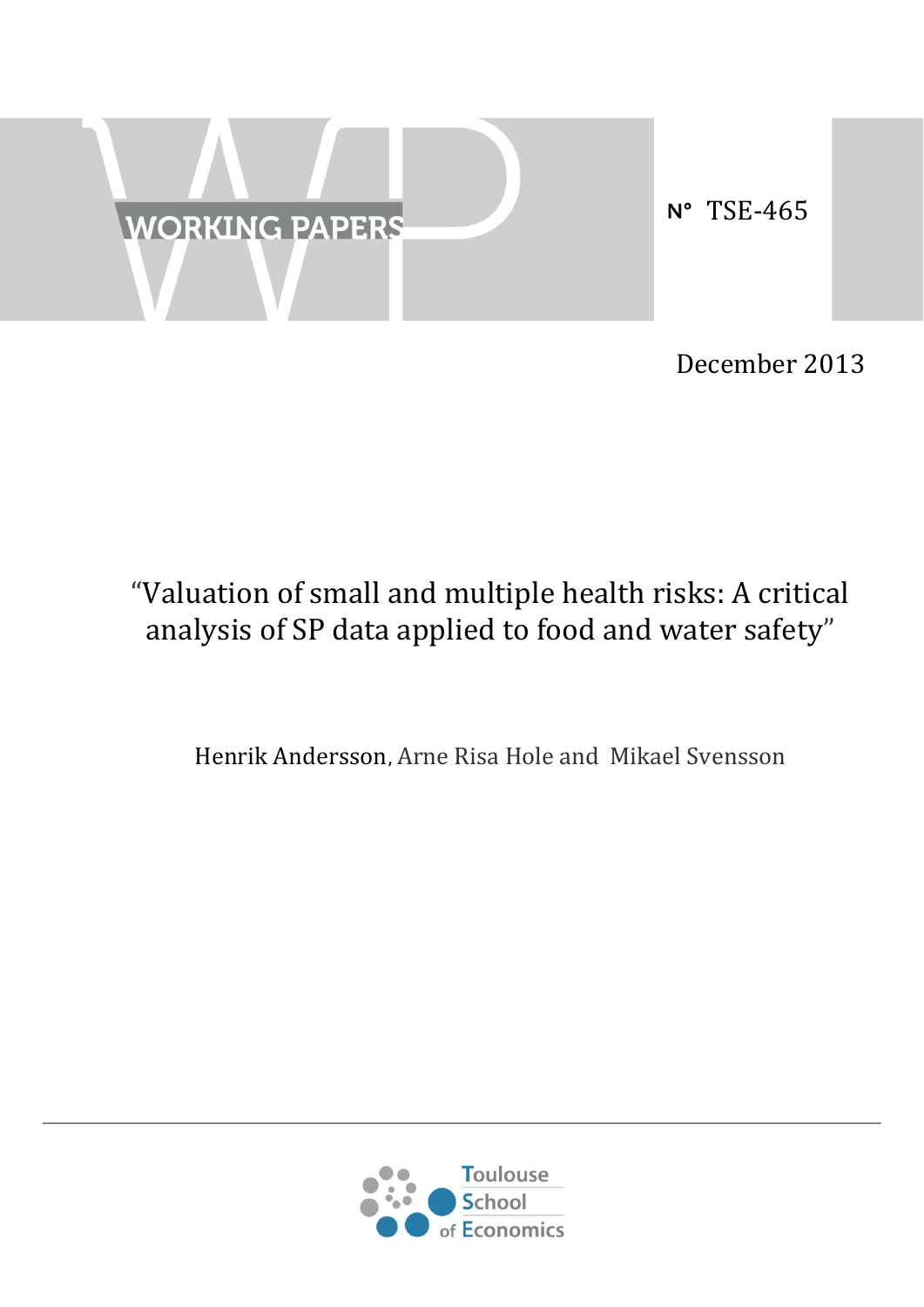# **Valuation of small and multiple health risks: A critical analysis of SP data applied to food and water safety**

Henrik Andersson\*, Toulouse School of Economics (LERNA, UT1C, CNRS)

Arne Risa Hole, University of Sheffield

Mikael Svensson, Karlstad University

**Abstract:** This study elicits individual preferences for reducing morbidity and mortality risk in the context of an infectious disease (campylobacter) using choice experiments. Respondents are in the survey asked to choose between different policies that, in addition to the two health risks, also vary with respect to source of disease being targeted (food or water), when the policy takes place (in time), and the monetary cost. Our results in our baseline model are in line with expectations; respondents prefer the benefits of the program sooner than later, programs that reduce both the mortality and morbidity risk, and less costly programs. Moreover, our results suggest that respondents prefer water- compared with food-safety programs. However, a main objective of this study is to examine scope sensitivity of mortality risk reductions using a novel approach. Our results from a split-sample design suggest that the value of the mortality risk reduction, defined as the value of a statistical life, is SEK 3 177 (USD 483 million) and SEK 50 million (USD 8 million), respectively, in our two sub-samples. This result cast doubt on the standard scope sensitivity tests in choice experiments, and the results also cast doubt on the validity and reliability of VSL estimates based on stated preference (and revealed preference) studies in general. This is important due to the large empirical literature on non-market evaluation and the elicited values' central role in policy making, such as benefit-cost analysis.

**Keywords:** Choice experiments; Morbidity risk; Mortality risk; Scope sensitivity; Willingness to pay

**JEL-Codes:** D61; H41; I18 ; Q51

\* Corresponding author: Toulouse School of Economics (LERNA), 21 Allée de Brienne, 31015 Toulouse Cedex 6, France, Email: henrik.andersson@tse‐fr.eu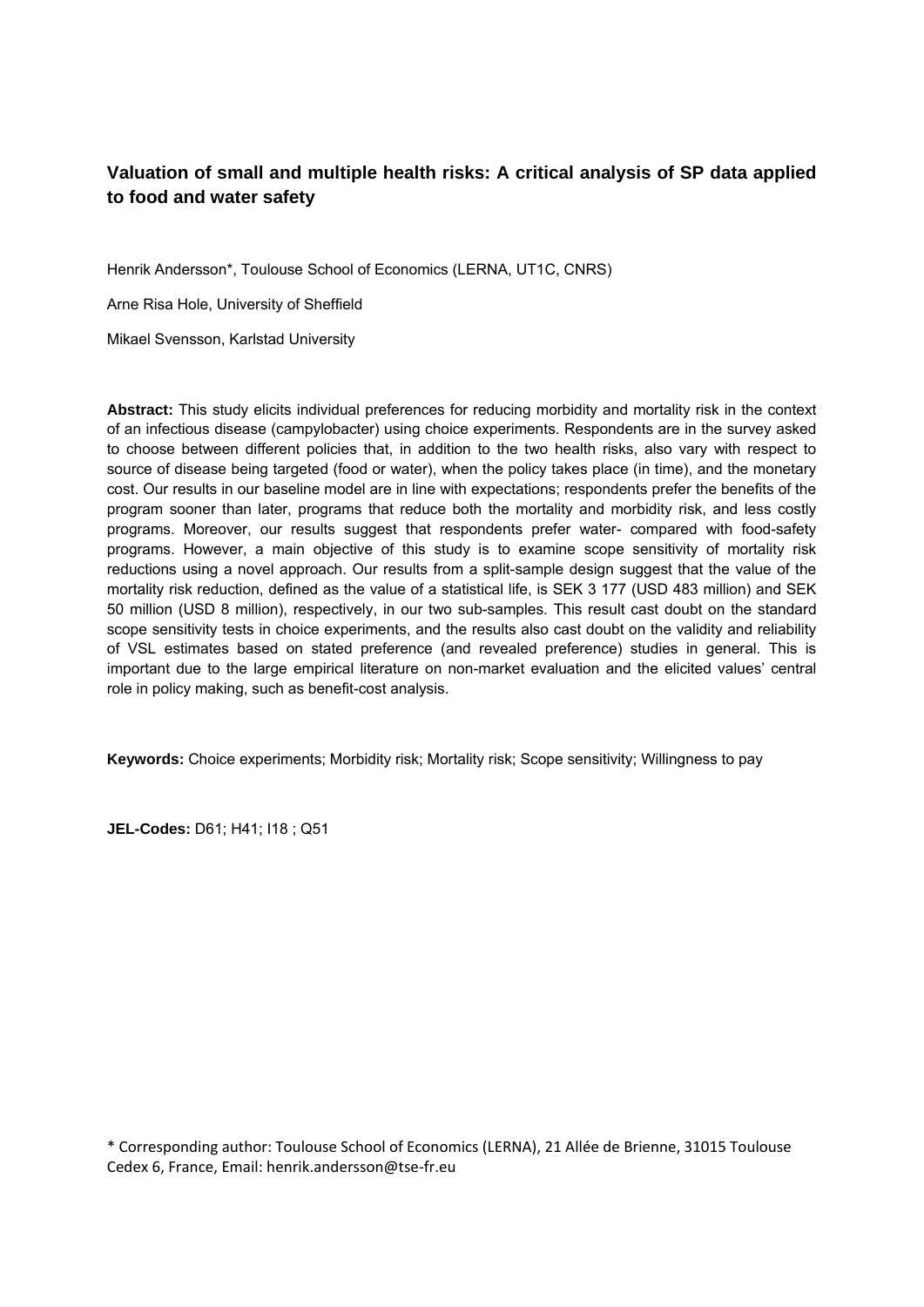#### **1. Introduction**

The use of benefit-cost analysis (BCA) to guide resource allocation or the pricing of externalities requires a common metric for costs and benefits. Monetary values act as this common metric and today there is broad consensus that the willingness to pay (WTP) approach to evaluate health risk reductions, which was established in the 1960s and early 1970s (Dreze 1962, Schelling 1968, Mishan 1971, Jones-Lee 1974), is the appropriate approach to evaluate small changes in health risks. Since the early theoretical contributions a vast amount of empirical work has been conducted, evaluating a wide range of risks (Viscusi and Aldy 2003, Lindhjelm, Navrud et al. 2011). Whereas there is consensus about the WTP approach there has been some controversy regarding the empirical elicitation of individual WTP.

The motivation for eliciting individual preferences for risk reductions using the WTP approach to obtain monetary values is that no easily available market prices exist for safety. Instead researchers rely on what is usually referred to as non-market evaluation techniques. These techniques can broadly be classified as either revealed- (RP) or stated-preference (SP) methods. The former refers to methods that use individuals' actual decisions in markets that are related to the good of interest. For instance, property markets have been used to elicit individuals' preferences to reduce the level of air and noise pollution where the relationship between the property prices and pollution levels has been examined (Smith and Huang 1995, Nelson 2008). The RP approach has extensively, especially in the US, been based on labor market data where the compensation workers demand for risker jobs is assumed to reflect their preferences (Viscusi and Aldy 2003). Among economists not much controversy has surrounded the empirical application of the RP methods; since actual decisions are used individuals have incentives to be well informed and to make decisions that are in their interest. Weaknesses with the RP approach are, though, that markets do not always exist for the good of interest, that the analysts may not be well informed about the decision alternatives individuals face, and that individuals may not be well informed about actual health risks associated with different decisions.

More controversy has surrounded the second type of method, i.e. the SP approach. As the name suggests the SP approach is based on respondents' stated choices in hypothetical market scenarios. There exist a wide range of different SP methods, but the ones that dominate to elicit individual WTP are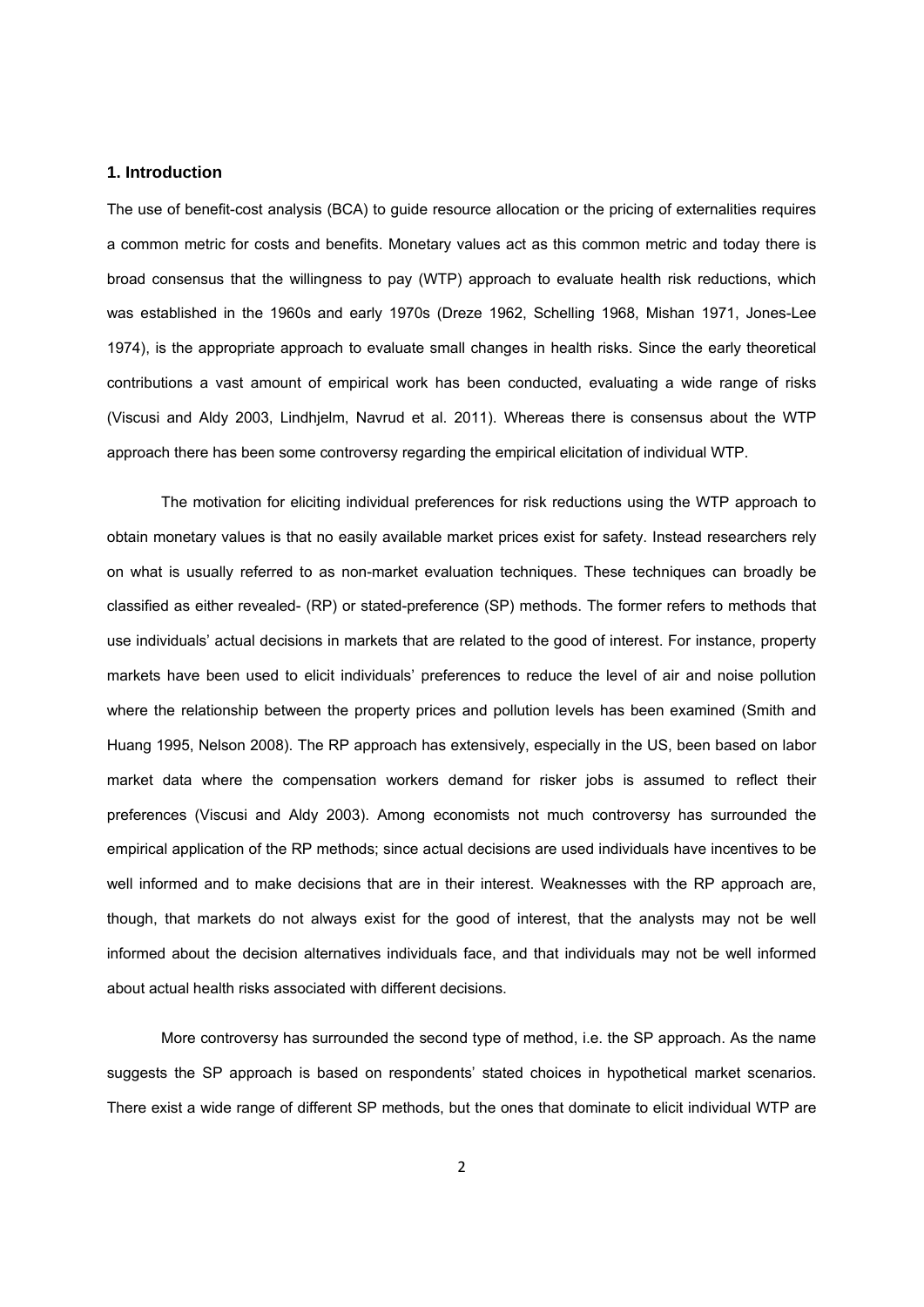the contingent valuation method (CVM) and discrete choice experiments (CE) (Bateman, Carson et al. 2002). The general controversy surrounding these methods among economists (and others) is based on the fact that decisions are hypothetical, which means that respondents do not have incentives to be well informed when making their decision and that their stated decision may not reveal how they would act if the decision would have been real. However, despite the criticism of eliciting preferences based on hypothetical scenarios there has been a large increase in the use of SP studies over the past few decades (Carson and Hanemann 2005). The reasons are related to the shortcomings of the RP approach; nonexisting markets, market failures, and/or that the analysts may not be well informed about the decision alternatives individuals face. Regarding health risks SP methods have been used to evaluate a wide range of risks, e.g. contaminated water (Adamowicz, Dupont et al. 2011), road safety (Andersson and Svensson 2008), and cancer (Hammitt and Haninger 2010). The SP approach offers flexibility in creating specific markets of interests and allows the analysts to control the decision alternatives.

The aim of this study is to elicit individual preferences to reduce the risk related to an infectious disease caused by the bacteria campylobacter, i.e. campylobacteriosis. Humans are mainly infected by campylobacter through contaminated food or water (Taylor, Herman et al. 2012) and we will therefore elicit preferences in a market setting where individuals can reduce their risk by consuming safer food or water. Since food and water safety are attributes with many features that make them candidates for market failures, such as asymmetric information about safety levels, consumers cannot determine the risk before consumption (i.e. it is an experience or credence attribute (Antle 1995)), and consumers' bounded rationality regarding the ability to process risk information, we prefer to use the SP approach. However, it has been shown that individuals in SP studies have difficulties understanding small probabilities and the usefulness of eliciting WTP for risk reductions in SP studies is an area where there has been a lot of debate. Whereas the opponents have based their criticism on empirical results which suggest that individuals are not capable of understanding the risk-dollar tradeoffs presented to them in SP surveys (see e.g. Hausman 2012), the advocates have argued that these results are usually based on bad survey design and that more recent surveys, where the methodology and knowledge among analysts have improved, provide results where the validity of the results often cannot be rejected (Hammitt and Haninger 2010, Carson 2012).

3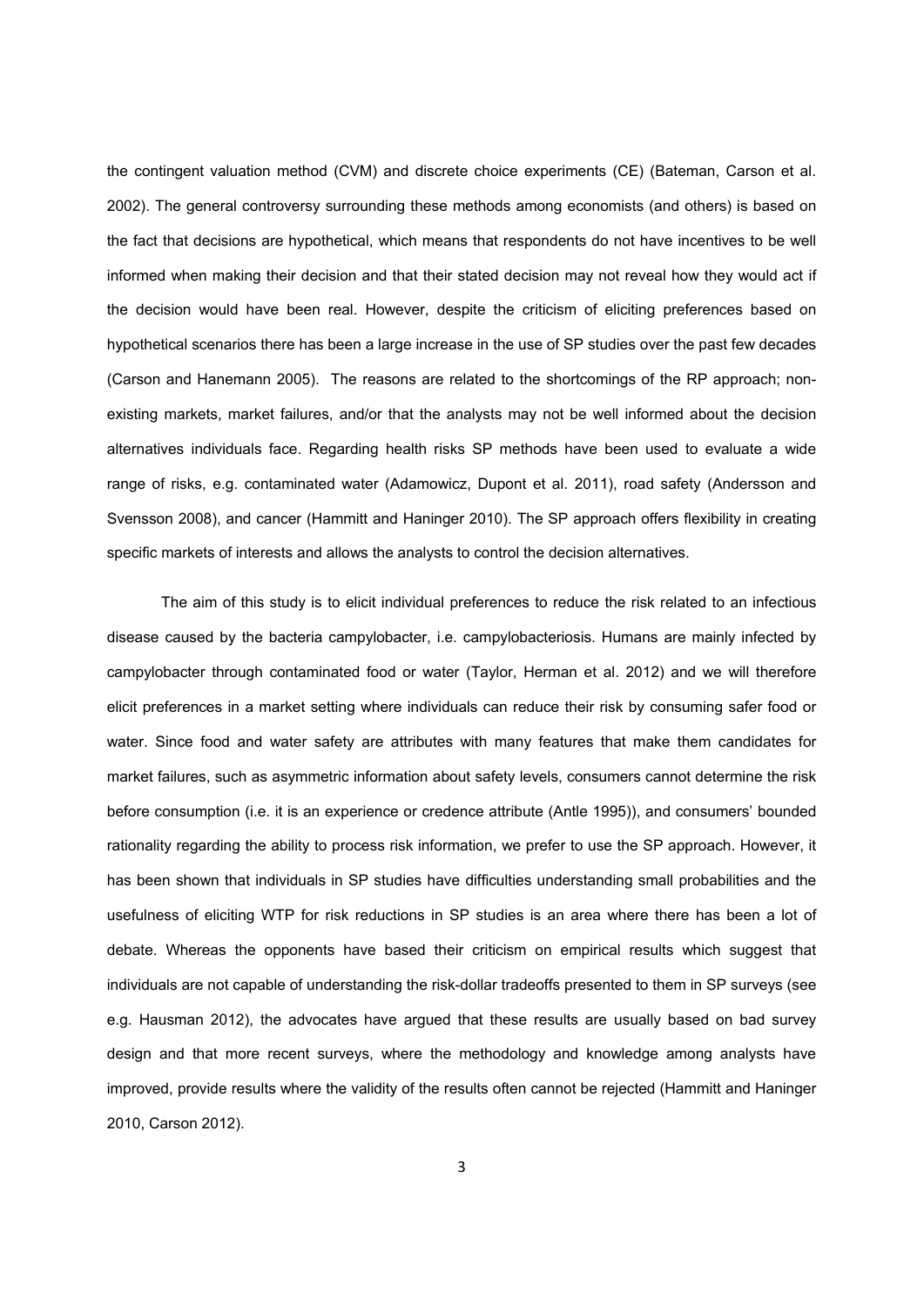We aim in this study to, in addition to eliciting respondents' preferences, address some methodological issues and the main objectives of this study are to: (i) elicit preference for food and water safety that can be used for policy purposes, (ii) examine whether respondents are able to treat two health variables in CE as separate variables, and (iii) examine the scope sensitivity of respondents' WTP for health improvements. For these purposes we will use data from a Swedish CE study. In CE respondents are asked to choose between different bundles of goods, i.e. a good consisting of several attributes. Compared to the CVM where respondents state their WTP for one good, either a one or a multi-attribute good, CE have some advantages such as being able to extract more information from respondents' answers, e.g. their WTP for the different attributes instead of only one, and to be less prone to strategic bias in the respondents' answers. Regarding our first objective above we take advantage of the former, i.e. the ability of CE to elicit WTP for several attributes, and elicit respondents' WTP to reduce both mortality and morbidity risk, and we examine whether their WTP differs whether the improvement relates to food or water safety.

The methodological objectives of our paper are related to the respondents' ability to reveal their preferences for small changes in risk in a SP study. As to including two health variables in CE studies, we include both morbidity and mortality risk and we examine whether respondents are able to treat them as separate variables or focus on one of them. The final methodological objective, i.e. the test of scope sensitivity, has been extensively examined in the literature with different results (but mostly in CVM studies rather than CE studies). The overall conclusion is that WTP is sensitive to the size of the risk reduction, but not in line with what theory predicts (Hammitt and Graham 1999). The novelty of our approach to examining this question is that we for one subsample run a state-of-the-art design where we use the actual baseline risk levels and then for another sample use levels that are significantly higher, but still reasonable from the respondents' perspective. This makes it possible to test for scope sensitivity both within each sub-sample (whether respondents within a sub-sample prefer policies with marginally larger risk reductions) and between sub-samples (whether respondents in a sub-sample with non-marginal higher risk reductions report a higher WTP). The former is the standard test for scope sensitivity in the literature, whereas the latter is the innovation of our study. The higher risk levels are based on the actual levels for road safety for which WTP has been elicited in several studies (Andersson and Treich 2011). By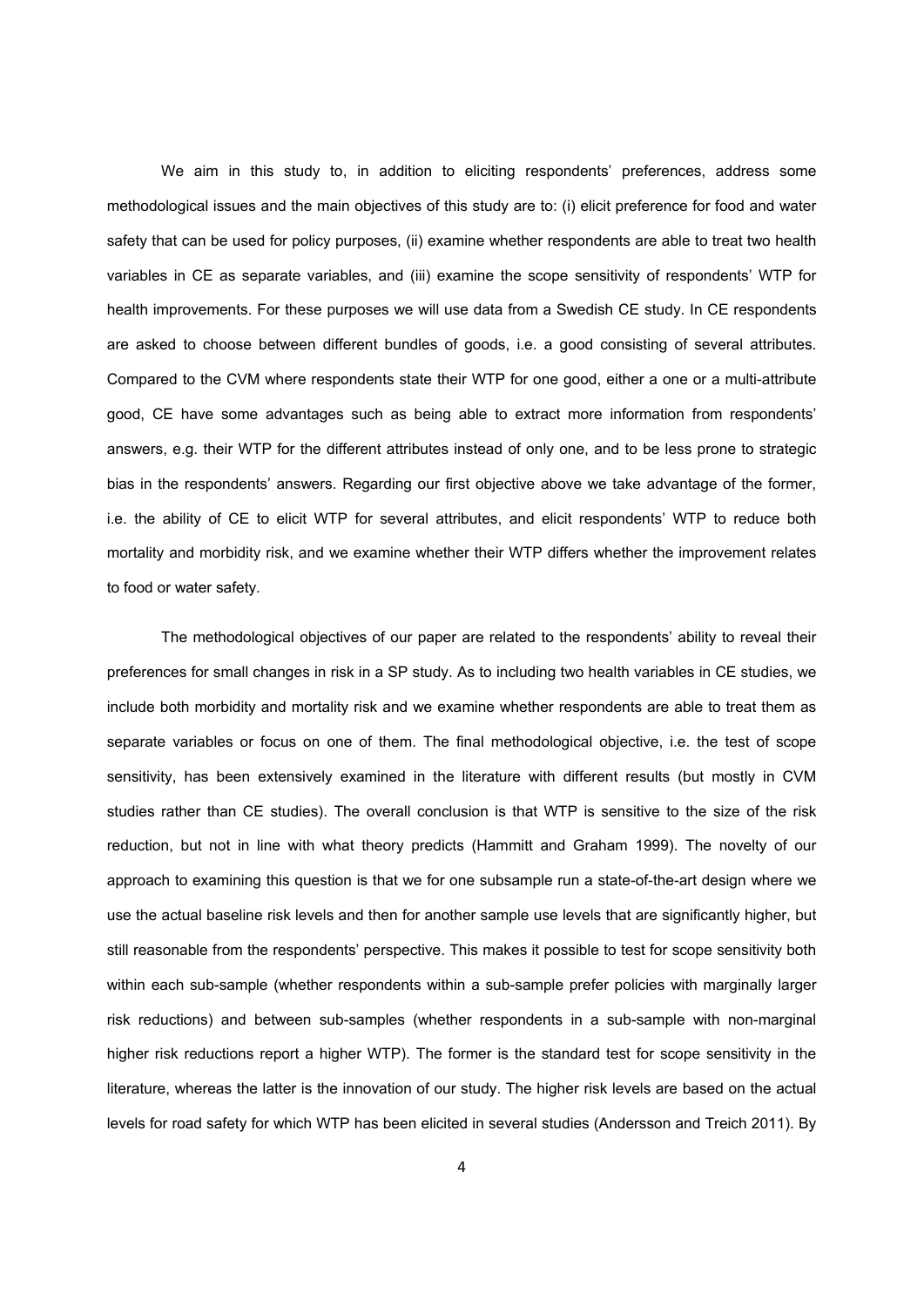using the baseline level of road safety for which there is much evidence of the range of WTP, the conclusions that we draw based on our results are not only relevant for the elicitation of WTP for food and water safety, but for the elicitation of WTP using SP methods in general.

The paper is structured as follows. In section 2 we relate our paper to a selection of the relevant literature on the valuation of small health risks. Section 3 describes our data collection and shows some descriptive statistics. Section 4 shows our econometric approach outlining the conditional logit and latent class models, whereas results are shown in section 5. Section 6 concludes the paper with a discussion of the results and their place in the literature.

## **2. Background**

<u> - Andreas Andreas Andreas Andreas Andreas Andreas Andreas Andreas Andreas Andreas Andreas Andreas Andreas Andr</u>

Today the WTP approach is widely accepted as the appropriate approach to monetize health risks. Other approaches that have been, and still are, used are the human capital (HC) approach and implicit valuation. In the HC approach the "value of life" is estimated by the individuals' expected lifetime earnings, hence the value reflects the individuals' assumed marked productivity (Mishan 1982). This approach has lost its significance in welfare analysis, however, since the value is not based on individual preferences for safety. Implicit valuation is estimated using information from safety policies. By examining the relationship between the cost and the health effect of the policy, e.g. the number of lives saved, society's assumed implicit value can be estimated (Ashenfelter and Greenstone  $2004$ ).<sup>1</sup>

The empirical evidence from the literature on implicit valuation reveals a wide range of estimates, from negative values, i.e. the program saves more resources than it consumes, to values of several billions US\$ per avoided death (Tengs, Adams et al. 1996, Viscusi 1998, Sunstein 2002). In general, the highest estimates per avoided death are found for environmental risks, for which the risk levels often are quite small. The large variation may reflect that other objectives than society's preferences are important to policy makers (Carlsson, Kataria et al. 2011) when allocating their resources and can be criticized for not being cost effective. Regarding the latter, this criticism points out that if resources were allocated

 $1$  Here we use implicit valuation to define valuation based on policy decisions. Implicit valuation is, however,

sometimes also used to define the RP approach, since the estimates from those studies are derived from individuals' observed behavior. In this study we always refer to the latter as RP estimates or valuation.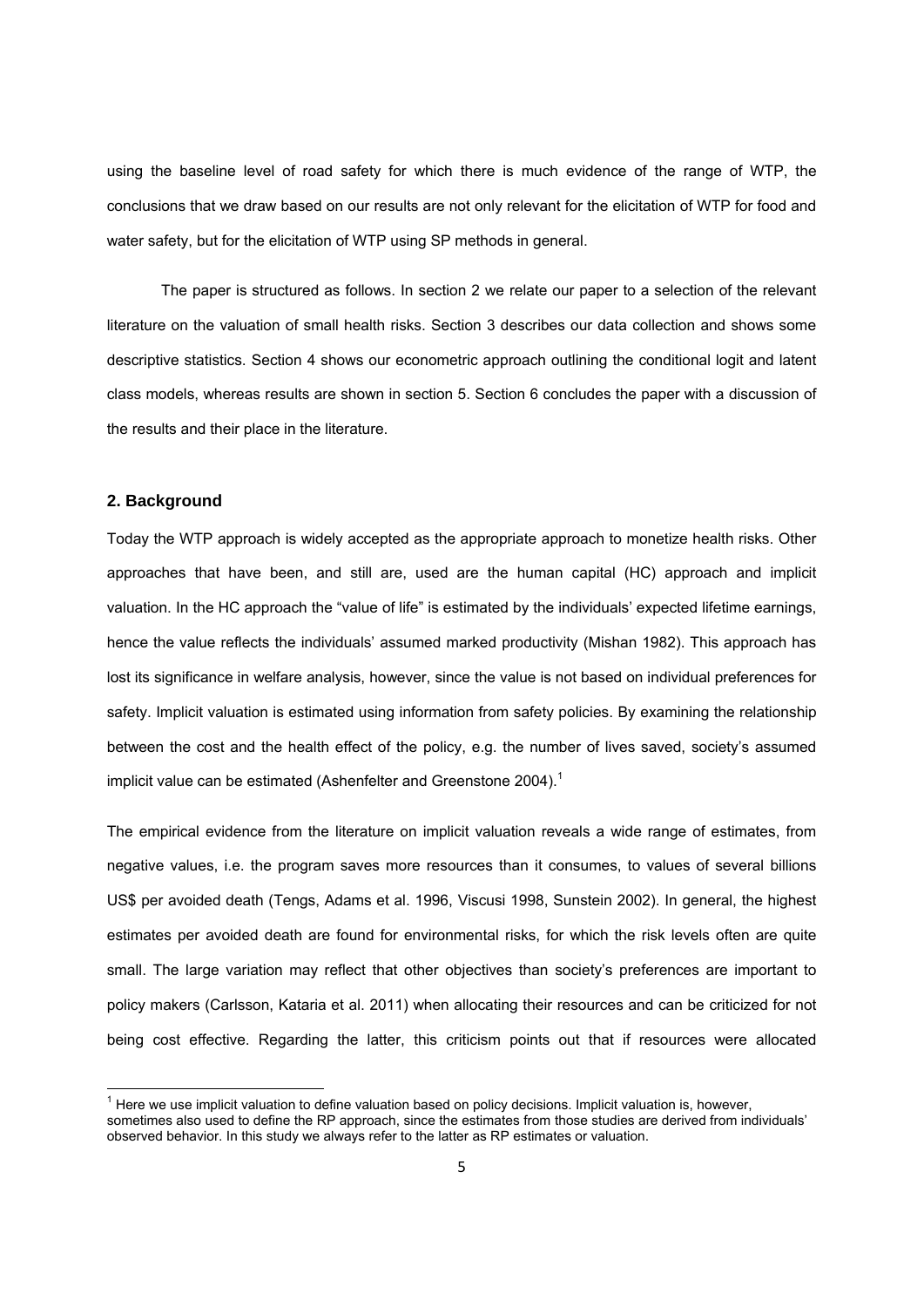differently, from high to low cost policies, more deaths could be avoided. Ignoring the extreme values, the variation in estimates between types of risks and sectors of society can, however, also reflect that preferences differ between contexts. For instance, a recent meta-analysis of SP studies estimating VSL found that the overall mean VSL from environmental studies was higher compared to the mean VSL from health and traffic related studies (Lindhjelm, Navrud et al. 2011). However, overall the empirical evidence suggests that the risk-dollar tradeoffs from implicit valuation do not necessary reflect individual preferences as estimated in RP or SP studies (Blomquist 2004).

Most of the empirical research on monetizing individuals' preferences for health risks using the WTP approach has been on mortality risks, i.e. these studies have estimated the VSL. Compared with morbidity risk, where the number of endpoints is very large and diverse, there is small variation in the number of endpoints for mortality risk, which may explain the focus on mortality risk in empirical research. Much of this empirical research on estimating VSL has been in the areas of workplace or traffic safety (Viscusi and Aldy 2003, Andersson and Treich 2011) but also in other areas such as general health and environmental risks (see Lindhjelm, Navrud et al. (2011) for a review). Whereas the RP approach, and particularly applied to workplace safety, has dominated in the US, the SP approach has been more applied in Europe and developing countries (Lindhjelm, Navrud et al. 2011). The literature has been dominated by the hedonic pricing approach (Rosen 1974) and the CVM (Mitchell and Carson 1989) using the RP and SP approach, respectively. Recently the CE approach has gained ground, however. In this brief review our main interest is the use of the CE technique to estimate WTP for mortality and morbidity risk.

The CE technique has a relatively long history within marketing and transport economics where it has been used to model demand for new products and modes of transport with different characteristics (Louviere and Hensher 1982, Louviere and Woodworth 1983). Even though it has been used in both health and environmental economics for about two decades (Adamowicz, Louviere et al. 1994, De Bekker-Grob, Ryan et al. 2012) it is only in recent years, as described, that it has become a popular choice to evaluate health risks in both health and environmental economics. Examples of contexts where CE have been used to evaluate health risks are transport (Hensher, Rose et al. 2009), health (e.g. stroke,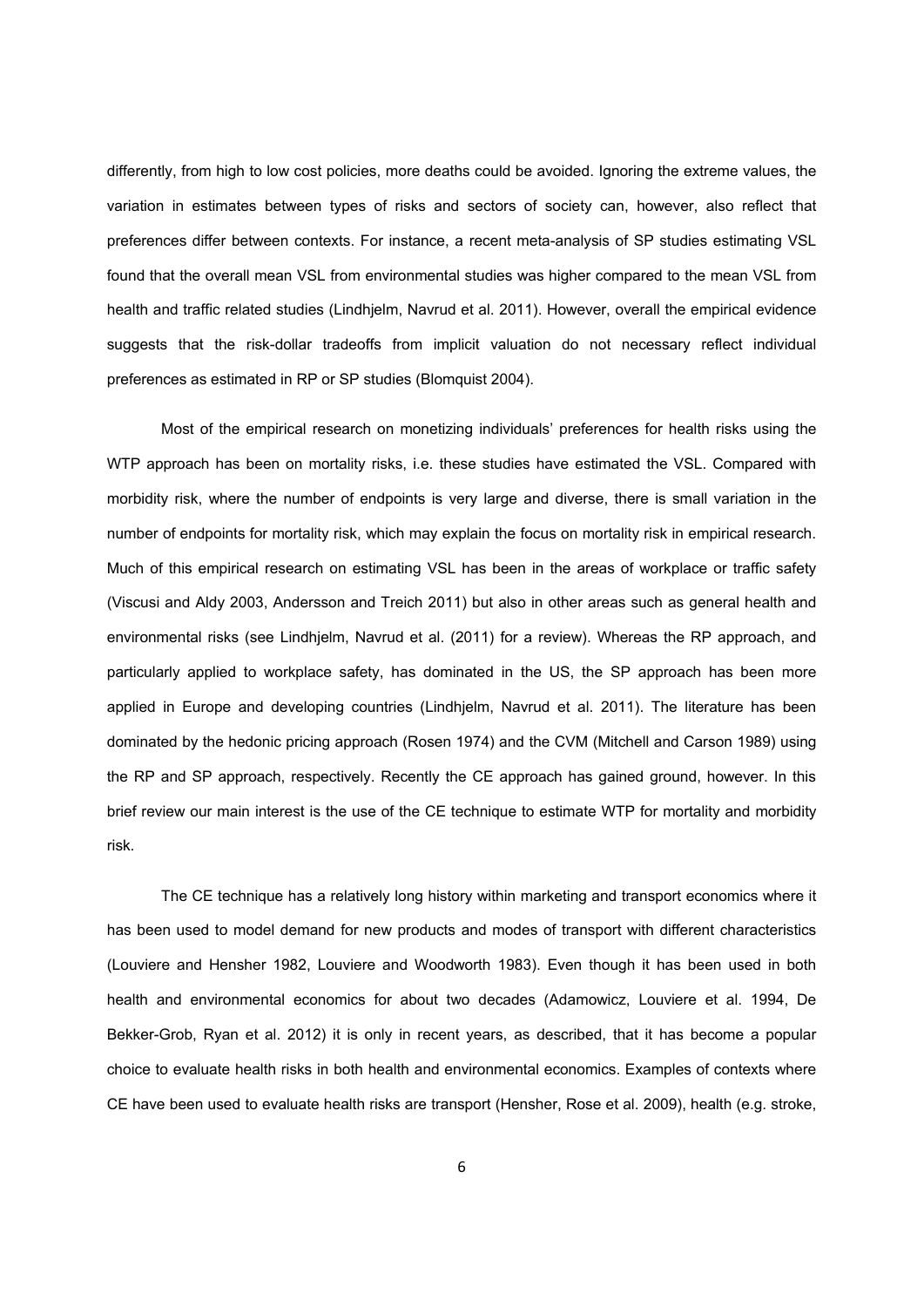heart disease, diabetes) (Cameron, DeShazo et al. 2010), avalanches (Rheinberger 2011), contaminated sites (Alberini, Tonin et al. 2007), and contaminated drinking water (Adamowicz, Dupont et al. 2011). Other studies have used the multi-attribute design of CE to examine the effect of context on respondents' WTP (Tsuge, Kishimoto et al. 2005, Alberini and Šcasný 2011).

The results from the CE studies on health risk evaluation are in line with results from both RP and CVM studies; individuals have a positive WTP to reduce their risk exposure, WTP varies between contexts, and the population means of mortality and morbidity risks are similar to values from the other evaluation techniques. Reviews and meta-analyzes of the WTP literature on mortality health risk evaluation have shown that most VSL estimates fall within the range US\$ 1 to 10 million (Viscusi and Aldy 2003, Dekker, Brouwer et al. 2011, Lindhjelm, Navrud et al. 2011). $^2$  These reviews and meta-analyzes are dominated by the HP and CVM methods, but most of the evidence from the CE studies shows similar results as the other techniques. $3$  A recent study that found estimates that were outside this range was Adamowicz, Dupont et al. (2011) who found VSL to be in the range C\$ 16 to C\$ 20 and C\$ 14 to C\$ 17 million for microbial and cancer, respectively.<sup>4</sup> A difference between their studies and many others in the literature is that they estimated WTP for considerably smaller risks than in the other studies.

In our study we elicit individual preferences for a small risk related to food and water safety. Based on the empirical evidence we can, therefore, expect a relatively high WTP compared to many other estimates, in line with the results in Adamowicz, Dupont et al. (2011). A weakness with any SP study is, as mentioned above, the hypothetical nature of the scenario. Moreover, despite the well-defined ranges of WTP estimates for reducing health risks found in the literature, published estimates have been criticized for publication bias, i.e. unexpected values or values not in line with previous findings are less likely to be published (Ashenfelter and Greenstone 2004, Doucouliagos, Stanley et al. 2012). Further, preference elicitation related to changes in health risks seems to be cognitively demanding for respondents (Carson, Flores et al. 2001). Therefore, since individuals often make decisions based on heuristics (Kahneman,

<sup>&</sup>lt;sup>2</sup> Ranges and reference years for the price levels varies between studies. However, the US\$ 1 to 10 million range is in line with the narrower range of the estimates using workplace safety data reported in Viscusi and Aldy (2003).

A topic not addressed thoroughly in these cited reviews is whether SP studies systematically produce higher or lower estimates than RP studies. Reviews of the literature have come to different conclusions, though, with, e.g. de Blaeij, Florax et al. (2003) finding evidence that SP studies produce higher estimates than RP studies and Kochi et al. (2006) the opposite.

 $4$  USS 1= CS 1 (stats.oecd.org, 2013-04-07)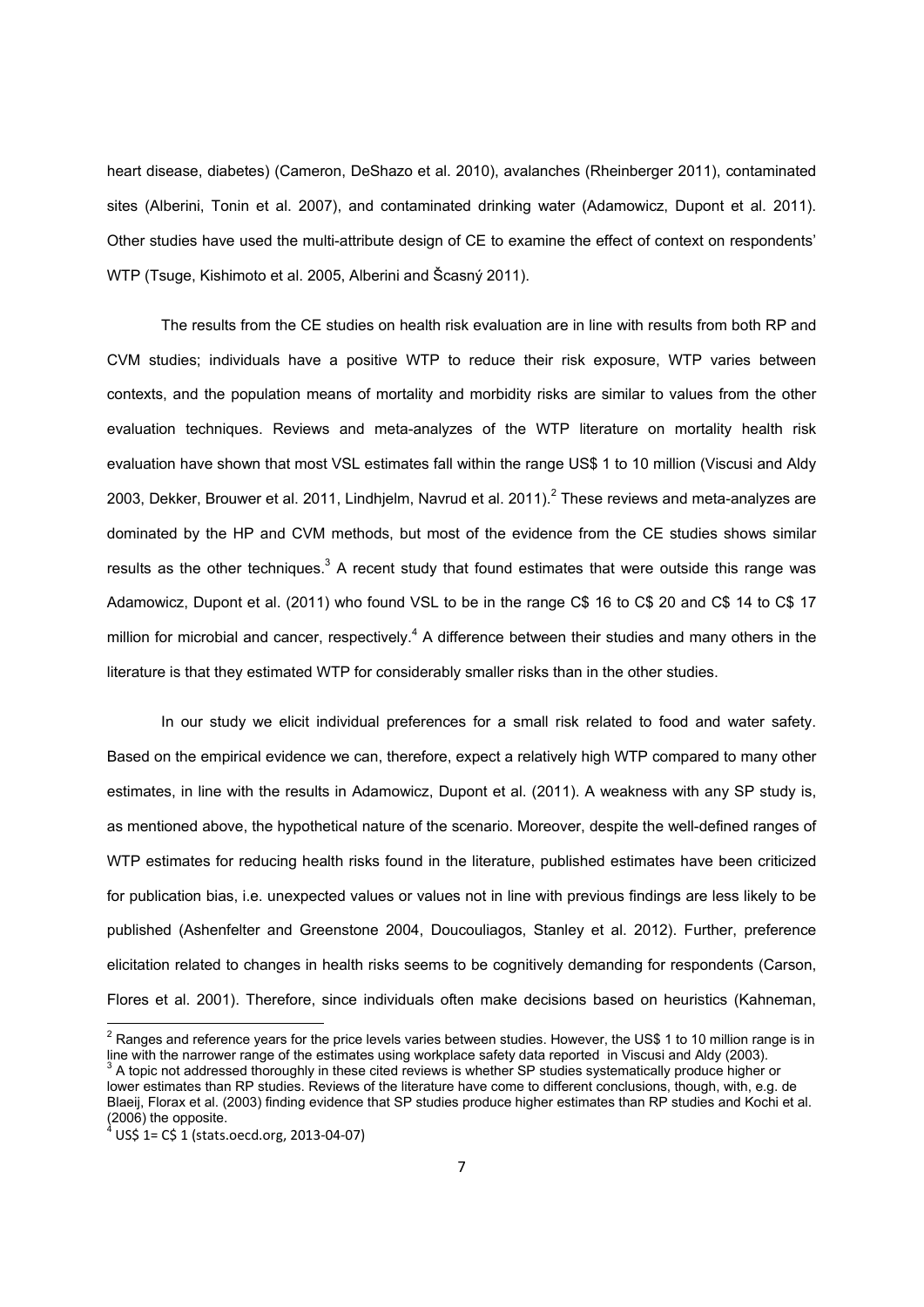Slovic et al. 1982, Kahneman 2003), preference estimates for health risk reductions have been criticized for not reflecting preferences but attitudes (Kahneman, Ritov et al. 1999). In order to examine the robustness of our estimates, and to address the methodological issues related to the hypothetical nature of SP studies, publication bias, and risk comprehension, we take a novel approach and design two alternative scenarios regarding the mortality risk; one using the actual baseline risk to define the change in risk and another using the baseline risk for transport safety. The motivation for using transport safety is because there is a large body of empirical evidence, not only internationally (Andersson and Treich 2011) but also based on Swedish data (Hultkrantz and Svensson 2012). Hultkrantz and Svensson (2012) reported a VSL range equal to USD 0.7 to 8.3 million with a mean and median equal to USD 2.9 and 2 million. We will use the empirical evidence from Sweden on individuals' WTP to reduce road mortality risk to test the robustness of our results in this study.

#### **3. The Survey and Data Collection**

In order to address the research questions as set out in the Introduction we administered a CE survey. In the experiment respondents were asked to choose between different public policies that were described to reduce campylobacter-related mortality and morbidity risks. The policies differed across choice sets with respect to the size of mortality and morbidity risk reductions, the source of the disease being targeted (food- or water-borne), when the policy would start to have an effect, and the monetary cost of the policy.

Preferences and WTP estimates for food and water safety are implicitly derived from the respondents' choices in the CE, which answers our first research question. To address the second research question we test whether respondents can deal with two health variables in CE by examining WTP for the mortality and morbidity attribute, respectively. In addressing the third research question of scope sensitivity we created a split-sample design with two sub-samples that were identical in all aspects with the exception of the size of the mortality risk reduction. We refer to the two sub-samples as subsample A (smaller risk reduction) and sub-sample B (larger risk reduction), respectively.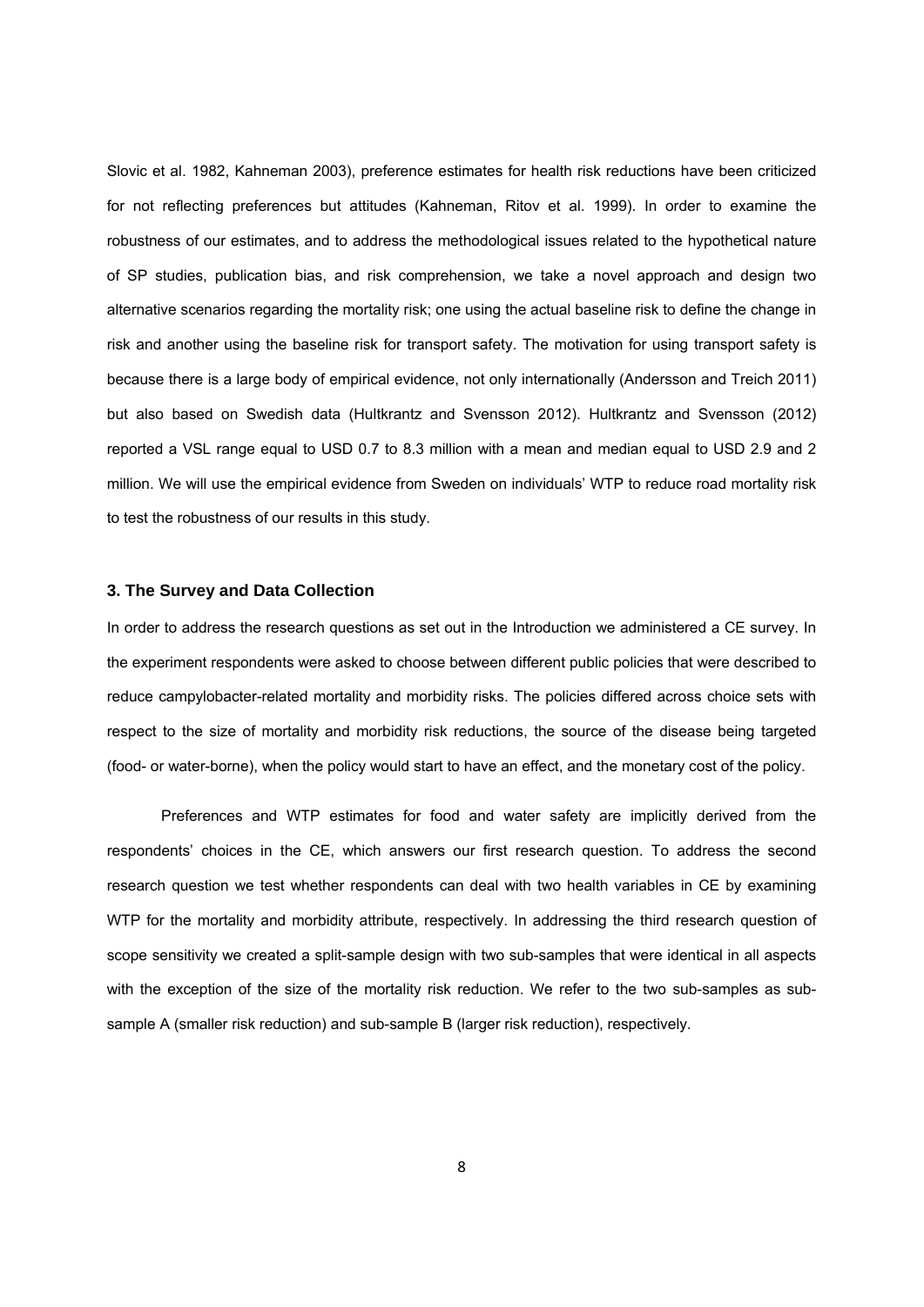#### **3.1 Survey Structure**

Following an introductory welcome note to respondents, the survey consisted of four sections. The first section contained questions on respondents' risk perception and attitudes towards food and water safety, personal experience of food poisoning as well as a set of questions regarding respondents' risk behavior (e.g. their use of risk-reducing measures in the home environment). Section two described the illness of campylobacteriosis to the respondents. The annual incidence was described to be 63 000 in Sweden, which corresponds to a risk of 7 in 1,000 (AgriFood 2012). It was further described that campylobacteriosis can be categorized as mild, moderate or severe with accompanying symptoms described. In section two the respondents were also asked to state their health status using a Visual Analog Scale. Section three contained the CE where respondents were asked to choose between policies (or the status quo alternative) that differed with respect to the levels of the respective attributes. Following the CE part, the fourth section included questions on socio-economics and demographics. After the fourth section, respondents could choose to finalize their participation in the survey, but they were also asked if they would consider answering a number of debriefing questions.

In order to design the survey in a comprehensible and clear way we initially tested the survey in small focus groups. Following this, we performed two pilot studies on-line with 100 and 50 respondents. The feedback from the two pilot studies induced some minor textual changes to the description of the risk scenario and some modifications of attribute levels.

## **3.2 Attributes and Levels**

The choice experiment was designed with 5 attributes with a varying number of attribute levels: source of disease (2 levels), mortality risk reduction (3 levels), morbidity reduction (3 levels), delay (4 levels), and cost (3 levels). Table 1 below shows the attributes and their levels.

[Table 1 about here]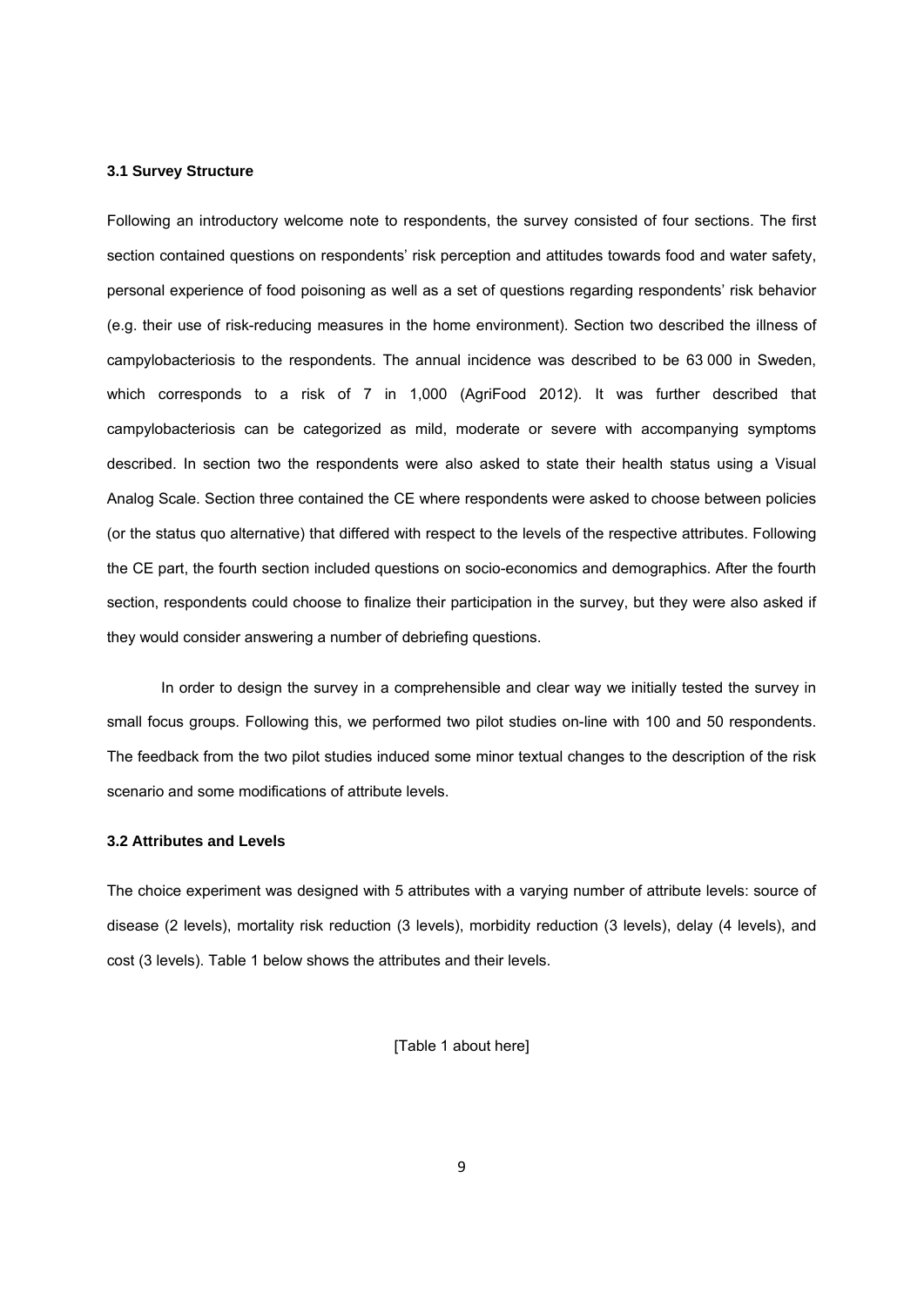The levels of each attribute were determined based on relevance to the research questions, discussions and feedback from a medical expert in the field of infectious diseases, as well as feedback from the focus groups. The first attribute listed in Table 1 is the source of disease, i.e. food- or water-born campylobacteriosis. This attribute should be irrelevant to respondents' if they only care about the size of the risk reduction, but as showed in some previous research the controllability of a risk may be important in order to understand how individuals perceive and value risks (Slovic 2000). Here we hypothesize that controllability of the risk is lower for water-borne campylobacter and that this may positively affect the valuation of water-borne risk reducing policies.

 The mortality risk reductions differed between the two sub-samples since, as mentioned, we wanted to include a substantial test for scope insensitivity. In sub-sample A the mortality risk reductions varied between 1, 2 and 4 fewer deaths per year. This corresponds to reasonable risk reductions given the current number of deaths due to campylobacteriosis in Sweden, which was reported to the respondents of sub-sample A as less than five cases among the 63 000 people becoming sick every year. In sub-sample B the levels were multiplied by a factor of 100 to make the risk reductions in line with road-fatality risk, the risk that has been used in the majority of studies estimating VSL in a Swedish context. In sub-sample B it was also explained that 63,000 people get sick every year, but the number of deaths due to campylobacteriosis each year was not specifically mentioned. It was only stated that in rare events the illness can lead to death.<sup>5</sup> Not only does this design permit us to test for scope insensitivity, but it also makes it possible to relate our estimates based on sub-sample B with the VSL literature in previous Swedish and other international studies (Lindhjelm, Navrud et al. 2011, Hultkrantz and Svensson 2012). The levels for the morbidity risk reductions were chosen as to represent sizeable effects and to be in balance with mortality risk reductions, i.e. neither of the attributes would obviously dominate the other. The levels were discussed in focus groups and established in the pilot surveys (they were initially slightly lower).

 The attribute delay, reflecting when the beneficial effect of the policy would start to have an effect varied between 0, 2, 5 and 10 years. The cost of the project would be immediate for the respondent, i.e.

 $<sup>5</sup>$  Based on debriefing questions we have no indications that respondents in sub-sample B considered the attribute</sup> levels as less reasonable or relevant compared to respondents in sub-sample A.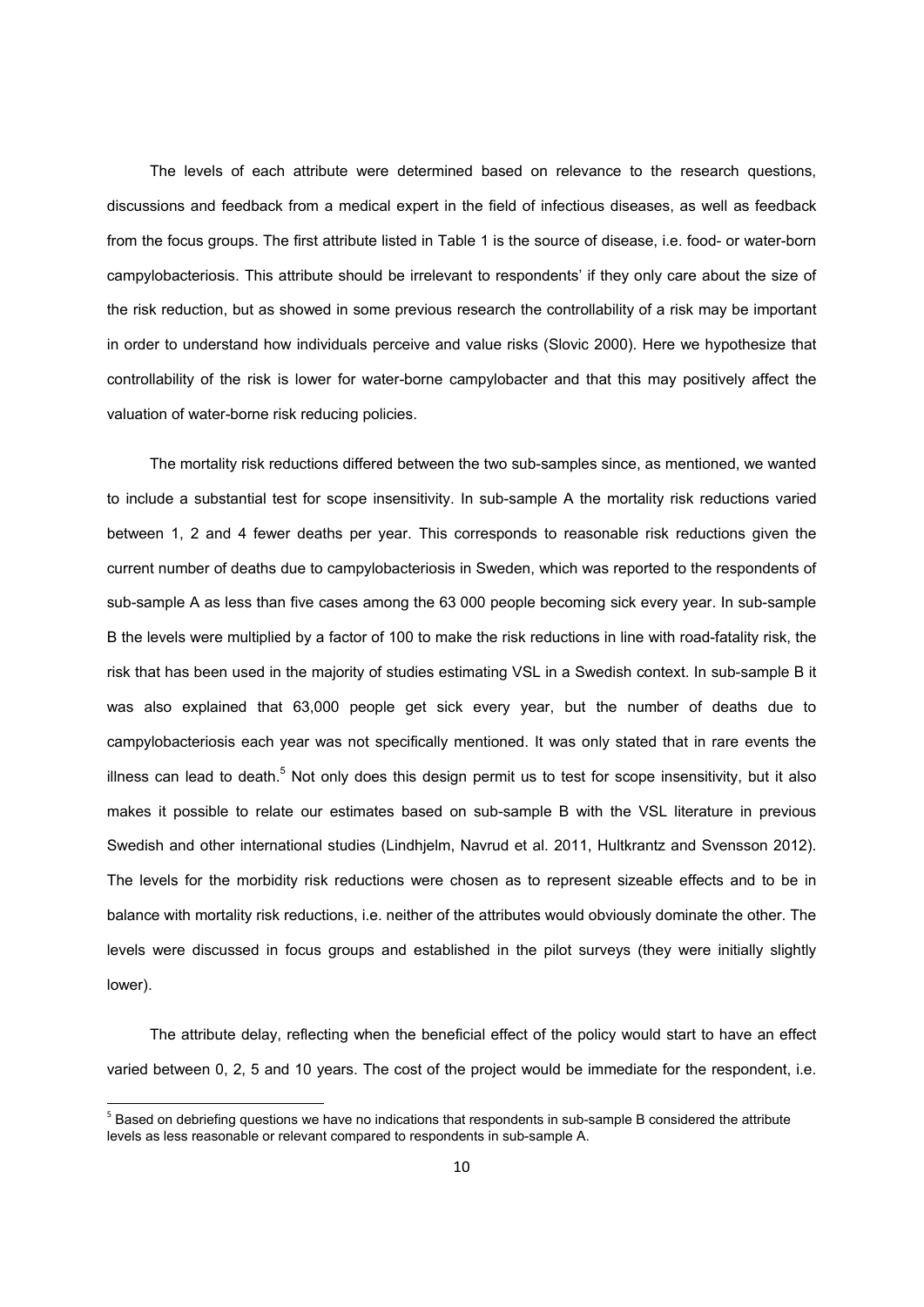the delay only concerns when the benefits will have effect. The levels for the cost attribute were determined partly to cover reasonable ranges for respondents' budget set, but also to allow for a large range of possible estimates of VSL as well as for the value of a statistical illness (VSI) (Lindhjelm, Navrud et al. 2011), and finally adjusted based on the results from the pilot studies.

 On the basis of all possible combinations in the full factorial design, 64 choice sets with two alternatives were constructed using a D-optimal design algorithm (Carlsson and Martinsson 2003) allowing for all possible two-way interactions to be estimated. The 64 choice sets were randomly blocked into eight versions, which imply that each respondent was faced with eight choice sets.

#### **3.3 The Choice Sets**

Before the respondents were faced with the choice sets a general description of the policy scenario was stated as (freely translated from Swedish):

*"[A]ssume that a government authority is considering two different policies that can reduce the occurrence of campylobacter; a stricter food control or improved water sanitation. We are interested in your valuation of these policies and will now ask you to answer 8 different questions. Apart from the fact that the policies differ with respect to the focus on food or water-spread campylobacter, the policies also differ regarding: the number of fewer deaths, the number of fewer illnesses, when the policy starts to have a beneficial effect and the cost of the policy".<sup>6</sup>*

 An example of a choice set, as faced by respondents in sub-sample A, is shown in Figure 1 below. As shown, the respondents were asked to choose between two different policies (Policy A or Policy B) or choosing the status quo alternative, i.e. preferring to have neither of the policies implemented.

#### [Figure 1 about here]

 $<sup>6</sup>$  In order to make sure that elicited preferences reflect the health and cost domains as stated in the choice</sup> experiment it was further explained to respondents that the social insurance system would compensate potential income losses and health care costs (if becoming sick). We also included a "cheap talk script" in order to mitigate some of the potential hypothetical bias that may arise in SP studies.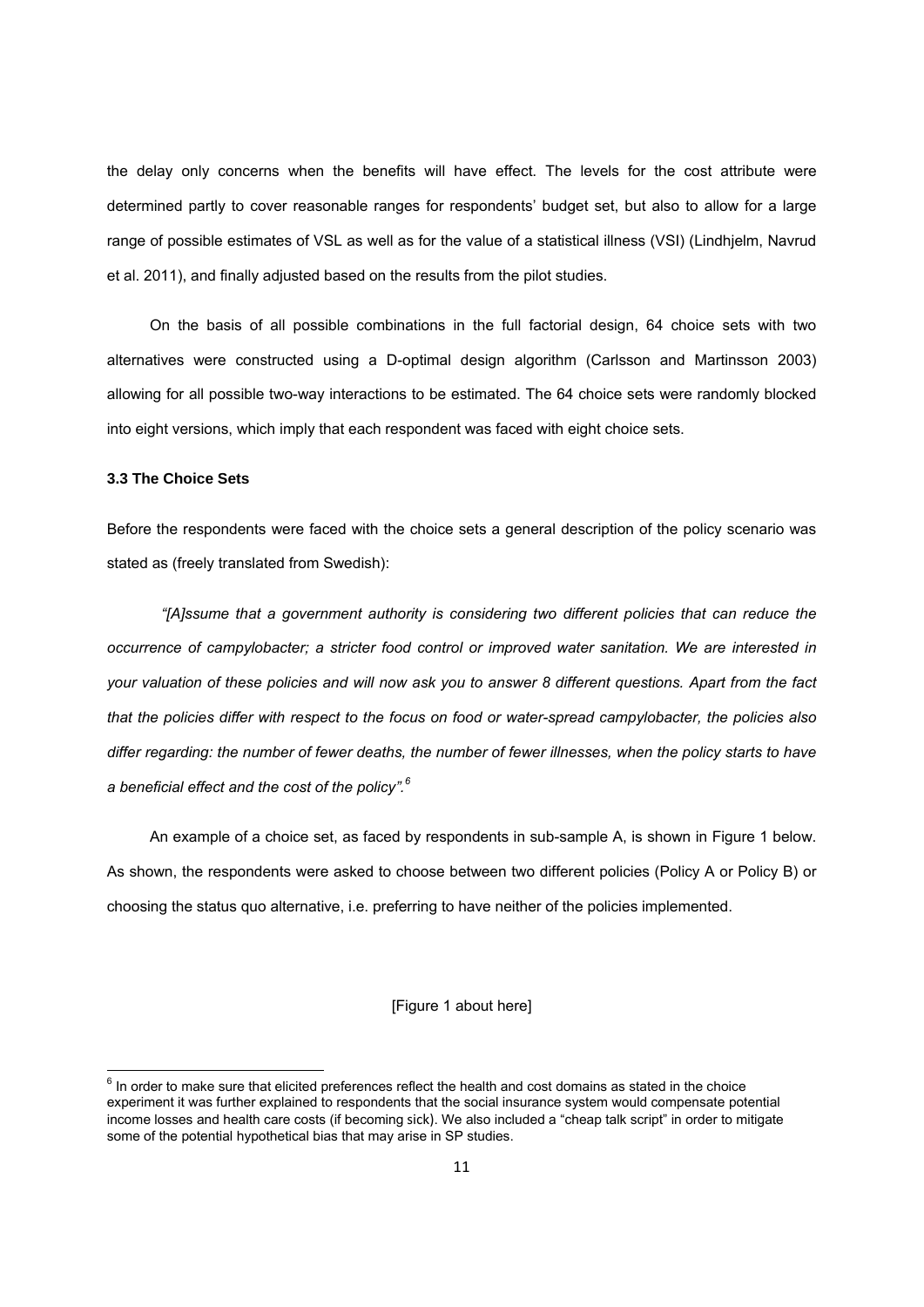After the respondent's first choice he/she was provided some feedback on the computer screen on the meaning of his/her choice regarding changes in risk, the cost associated, etc. The respondent was then asked if he/she was happy with his/her choice and wanted to proceed to the next choice set or change the choice in the current choice set. We found that 16.8 percent of the respondents changed their initial choice. In the following 7 choice sets respondents were not given the possibility to change their decisions.

 It should be noted that the policies to reduce health risks, both in the water- and food-context, were described as public policies (rather than private individual risk reductions) reducing the risks for the society as a group. The drawback of eliciting "public values" is that they may contain altruistic components that may lead to double-counting of benefits (depending on the type of altruistic preferences (Jones-Lee 1992)). Despite this risk we choose a public scenario, as in e.g. Adamowicz, Dupont et al. (2011) who use a similar approach, since our aim is to obtain "social values" for policy making and also given the risk context in this study we argue that it is substantially more realistic to frame health improvements as a public policy. With this in mind our estimated values may be seen as a "theoretical" upper bound of the true social value of the health improvements.

#### **3.4 Data**

The data collection took place during the spring of 2012 and was conducted on-line using a web-panel of respondents (conducted by the company Scandinfo). Respondents were recruited to the web-panel by phone (there was no "self-recruitment" to the panel) in random among internet-enabled individuals in Sweden aged 18 and over. This does not necessarily mean that it constitutes a random sample of all Swedish citizens, but considering that Sweden has among the highest Internet penetration rates in the world (ITU 2012) it is a region where it may be made a strong case for using a web-based study. In total 1 250 respondents were included, where 1 000 respondents were randomly selected into sub-sample A and 250 respondents were randomly selected into sub-sample B.

Table 2 shows descriptive statistics for sex, age, university education, employment and income for sub-sample A and B together with a comparison to national population statistics for Sweden (SCB 2010,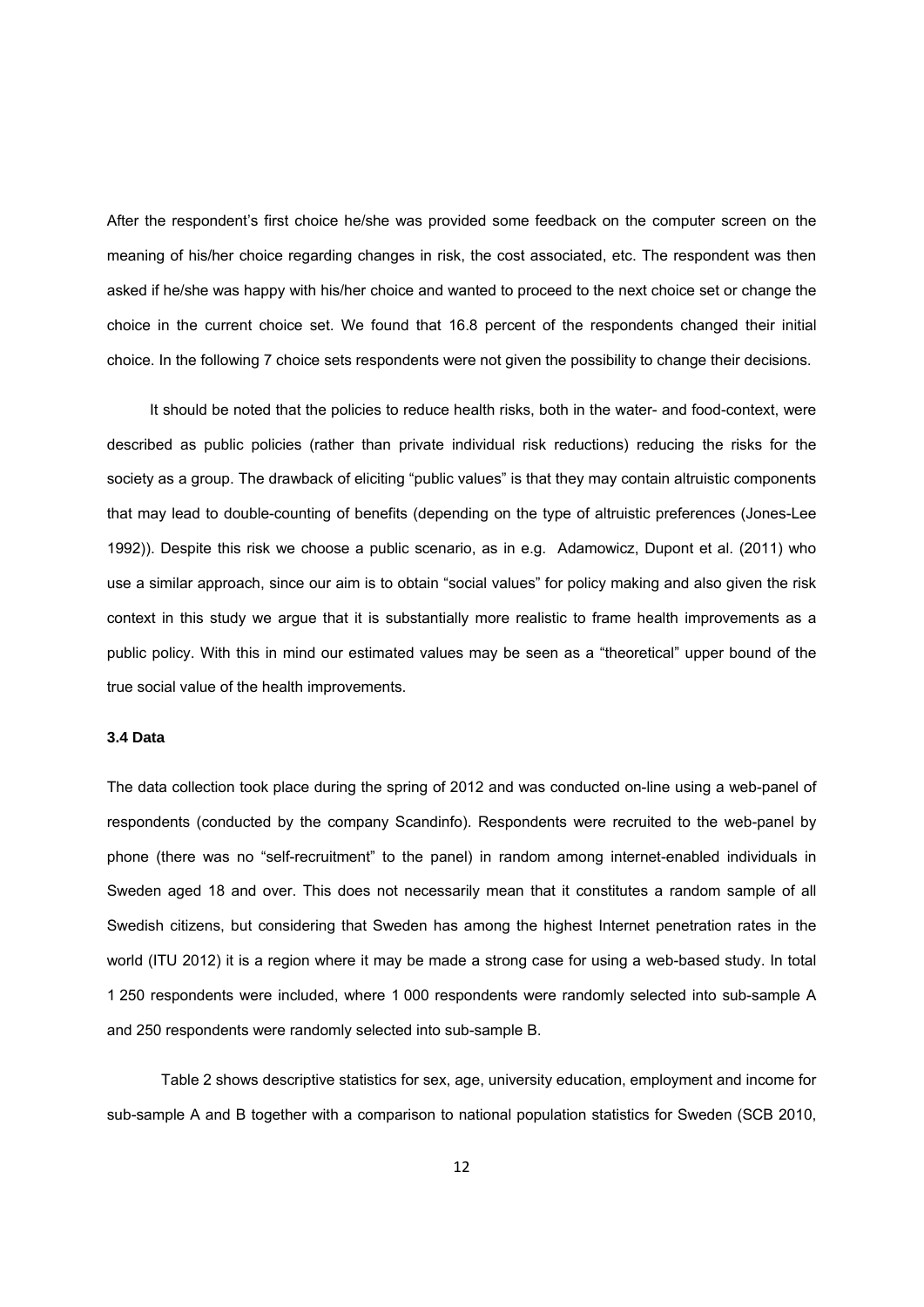SCB 2011). There are no statistically significant differences between sub-sample A and B for any of the background variables in the data. In comparison with national statistics our sample corresponds well or quite well with regards to sex, age, employment and income. It corresponds less well with the share of individuals with a university education (3 years or more); with 32-34 percent of our sample having a university education compared to 19 percent in the Swedish population (in the age range 18+).

#### [Table 2 about here]

 Table 3 shows descriptive statistics of the sample regarding risk experience and risk perception of food poisoning in general as well as food poisoning specifically due to campylobacter. Once again we see that there are no statistically significant differences across sub-sample A and B. Eight and 12 percent of the sub-samples report to have been food poisoned during the last year, whereas (in both sub-samples) eight percent report to have been food poisoned due to campylobacter. On average, the respondents in both sub-samples perceive the risk of being food poisoned (during a year) to be larger compared both to the incidence of food poisoning reported among our respondents and to objective national statistics. Whereas the objective annual risk of food poisoning is in the order of 10 per 100, the average perceptions among the respondents are 16.73 to 17.27 per 100. This however is the arithmetic mean. The geometric mean, which is common to use when analyzing risk perception since it reduces the effect from outliers (Hakes and Viscusi 2004, Andersson and Lundborg 2007, Andersson 2011), is 10.40 and 9.88 for subsample A and B, respectively, and not statistically significantly different from the objective risk. Also regarding the perceptions of the individual risk of being food poisoned due to campylobacter the arithmetic means suggest that respondents perceive their risk to be above objective average risks; 16.35 to 25.65 per 1 000 compared to objective risks of 7 per 1 000, but again the geometric means suggest the opposite, 3.85 and 4.03. Finally in Table 3 we report data on the respondents' self-assessed health using a Visual Analog Scale ranging from 0 to 100 (with 100 representing "perfect health"), with mean responses at 80.09 and 81.94 (levels in line with previous Swedish findings (Brooks, Jendteg et al. 1991,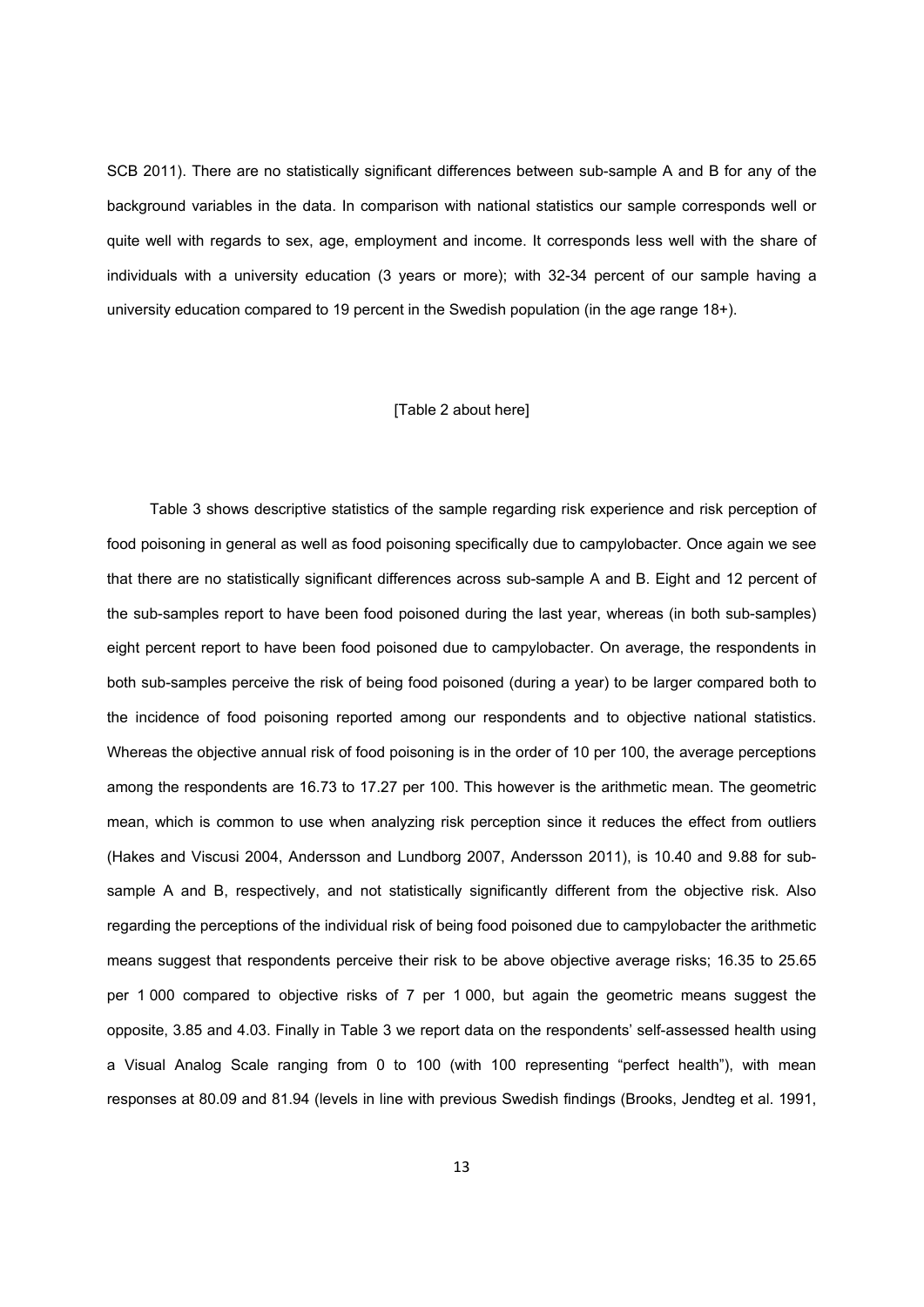Andersson and Lundborg 2007, Koltowska-Häggström, Jonsson et al. 2007, Andersson, Hammitt et al. 2013)).

[Table 3 about here]

#### **4. Empirical model**

#### **4.1 Baseline model**

As described in the previous section the individuals who participated in the experiment were asked to choose their preferred option out of a total of *J*=3 alternatives (two hypothetical scenarios and the statusquo) in *T*=8 choice sets. In our baseline specification the utility that respondent *n* derives from choosing alternative *j* in choice set *t* is given by

$$
U_{njt} = \beta_0 s q_{njt} + \beta_1 \text{die}_{njt} + \beta_2 \text{size}_{njt} + \beta_3 \text{water}_{njt} + \beta_4 \text{cost}_{njt} + \beta_5 \text{delay}_{njt} + \varepsilon_{njt}
$$
(1)

where  $\beta_0, ..., \beta_5$  are coefficients to be estimated,  $sq_{nji}$  is an alternative-specific constant for the status quo alternative and  $\varepsilon_{nji}$  is a random error term which is assumed to be IID type I extreme value. The remaining attributes in the utility function are described in Table 1 above.

The increase in cost necessary to keep the utility of an individual unchanged following the introduction of a policy which lowers the probability of dying is given by

$$
-\frac{\partial U_{njt}}{\partial U_{njt}}/\frac{\partial di e_{njt}}{\partial cost_{njt}} = -\frac{\beta_1}{\beta_4}
$$
 (2)

This is a measure of the VSL since it can be interpreted as the WTP for a reduction in risk equivalent to saving one life. By replacing the variable *die* with *sick*, we get the VSI, which can be interpreted as the WTP for a reduction in risk equivalent to preventing one case of campylobacteriosis.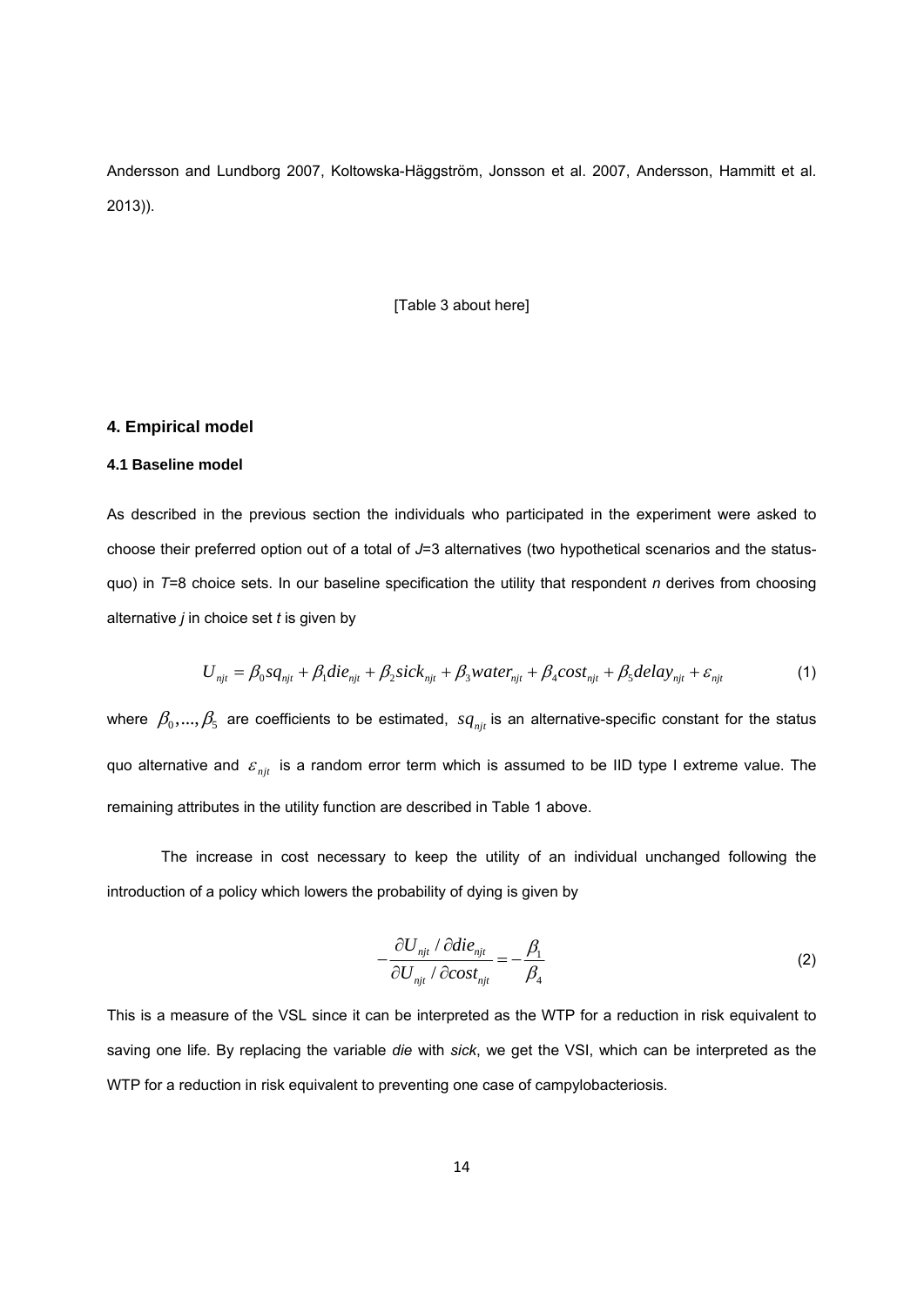Following Viscusi, Huber et al. (2008) we also estimate models in which we interact the *delay* attribute with the *die* and *sick* attributes. This is done to test the robustness of the results and to account for the fact that a delay in the implementation of a policy may cause respondents to lower their valuations of the risk reductions.

#### **4.2 Latent class models**

The baseline specification assumes that the respondents have identical preferences for the attributes of the policies, which is unlikely to be the case in reality. We explore this by estimating latent-class models, in which the utility function is given by

$$
U_{njt} = \beta_{c0} s q_{njt} + \beta_{c1} die_{njt} + \beta_{c2} sick_{njt} + \beta_{c3} water_{njt} + \beta_{c4} cost_{njt} + \beta_{c5} delay_{njt} + \varepsilon_{njt}
$$
(3)

The subscript c, where  $c = 1, ..., C$ , indicates the class membership of the individual respondent. The latent class model extends the standard logit model by allowing the preferences of respondents in different classes to vary, while maintaining the assumption of preference homogeneity within classes.

Conditional on membership in class *c* the probability that respondent *n* chooses alternative *j* in choice set *t* is

$$
L_{njl|c} = \frac{\exp(V_{njl|c})}{\sum_{j=1}^{J} \exp(V_{njl|c})}
$$
\n(4)

where  $V_{nji|c} = \beta_{c0} s q_{nji} + \beta_{c1} die_{nji} + \beta_{c2} sick_{nji} + \beta_{c3} water_{nji} + \beta_{c4} cost_{nji} + \beta_{c5} delay_{nji}$  is the deterministic (non-random) part of the utility function (Train 2009). Following Hensher and Greene (2003) we specify the probability that respondent *n* belongs to class *c* as

$$
H_{nc} = \frac{\exp(\gamma_c' Z_n)}{\sum_{c=1}^{C} \exp(\gamma_c' Z_n)}
$$
(5)

where *Z<sub>n</sub>* is a vector of characteristics relating to individual *n* and *γ<sub>C</sub>* is normalised to zero for identification purposes. In the application we set  $Z_n=1$ , which implies that the class membership probabilities are constant across respondents.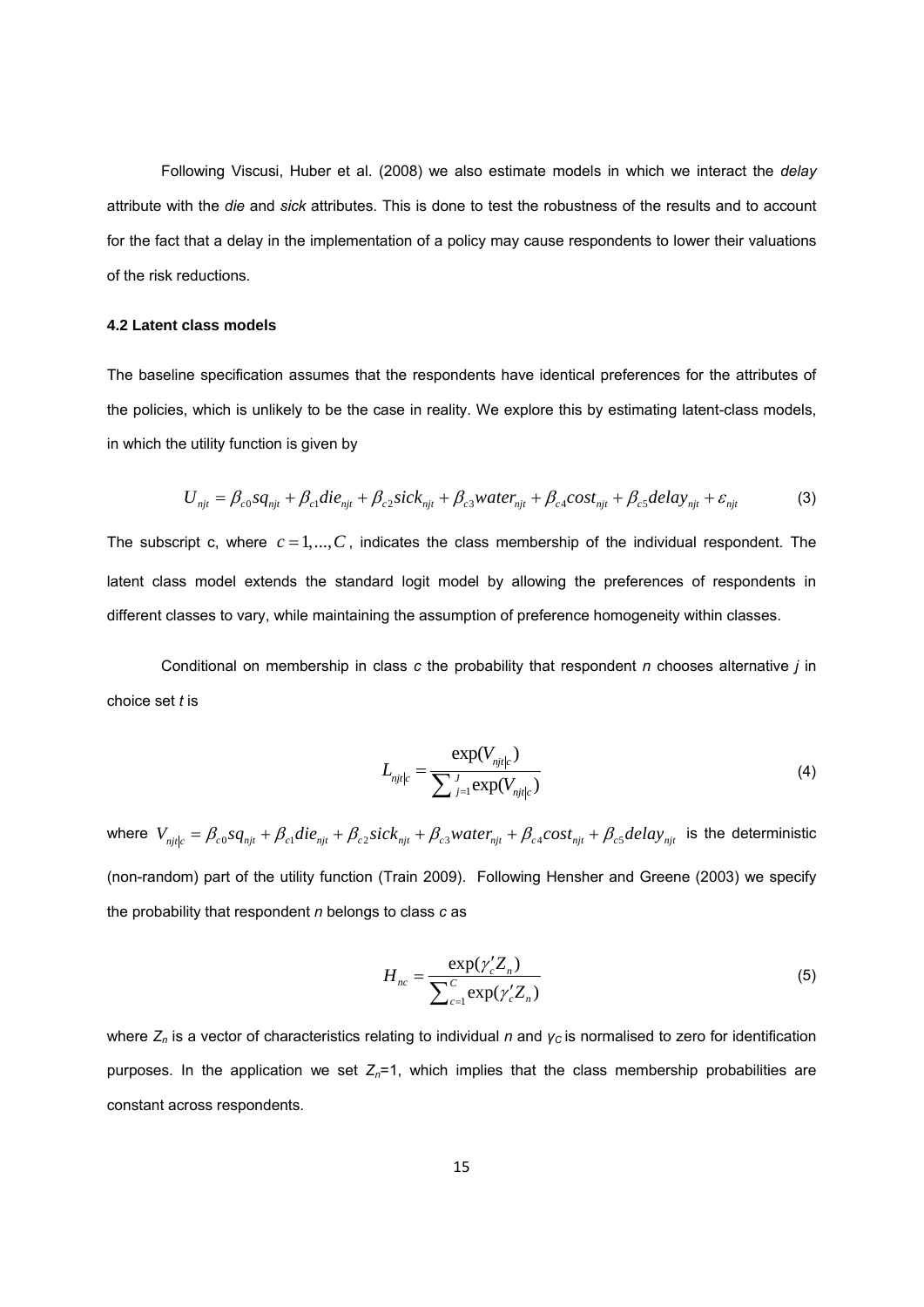Combining equations 4 and 5 the unconditional probability of respondent *n*'s sequence of choices is given by

$$
P_n = \sum_{c=1}^{C} H_{nc} \prod_{t=1}^{T} \prod_{j=1}^{J} (L_{njt|c})^{y_{njt}} \tag{6}
$$

where *ynjt* is 1 if respondent *n* chose alternative *j* in choice set *t* and 0 otherwise. In the baseline case where there is only one class this model reduces to the standard conditional logit model. The parameters in the model are estimated by maximizing the log-likelihood function

$$
LL = \sum_{n=1}^{N} \ln P_n \tag{7}
$$

It should be noted that the number of classes, *C*, must be specified prior to estimating the model. In practice C is unknown, and so a common strategy is to estimate the model with different numbers of classes and choose the preferred specification based on goodness-of-fit measures such as the Akaike and Schwarz criteria. We return to this issue in the Results section.

#### **5. Results**

#### **5.1 Conditional logit results**

Table 4 presents the result of the baseline model estimated on sub-sample A and B. It can be seen that, everything else equal, respondents prefer policies with lower costs and which lead to greater reductions in the probability of death and illness. The average respondent is also found to have a negative preference for the status-quo alternative.<sup>7</sup> There are no qualitative differences between the sub-samples in terms of the sign and significance of the coefficients.

[Table 4 about here]

 7 This result holds whether we use dummy or effects coding for the *water* attribute (Bech and Gyrd-Hansen 2005). We have used dummy coding in the reported models.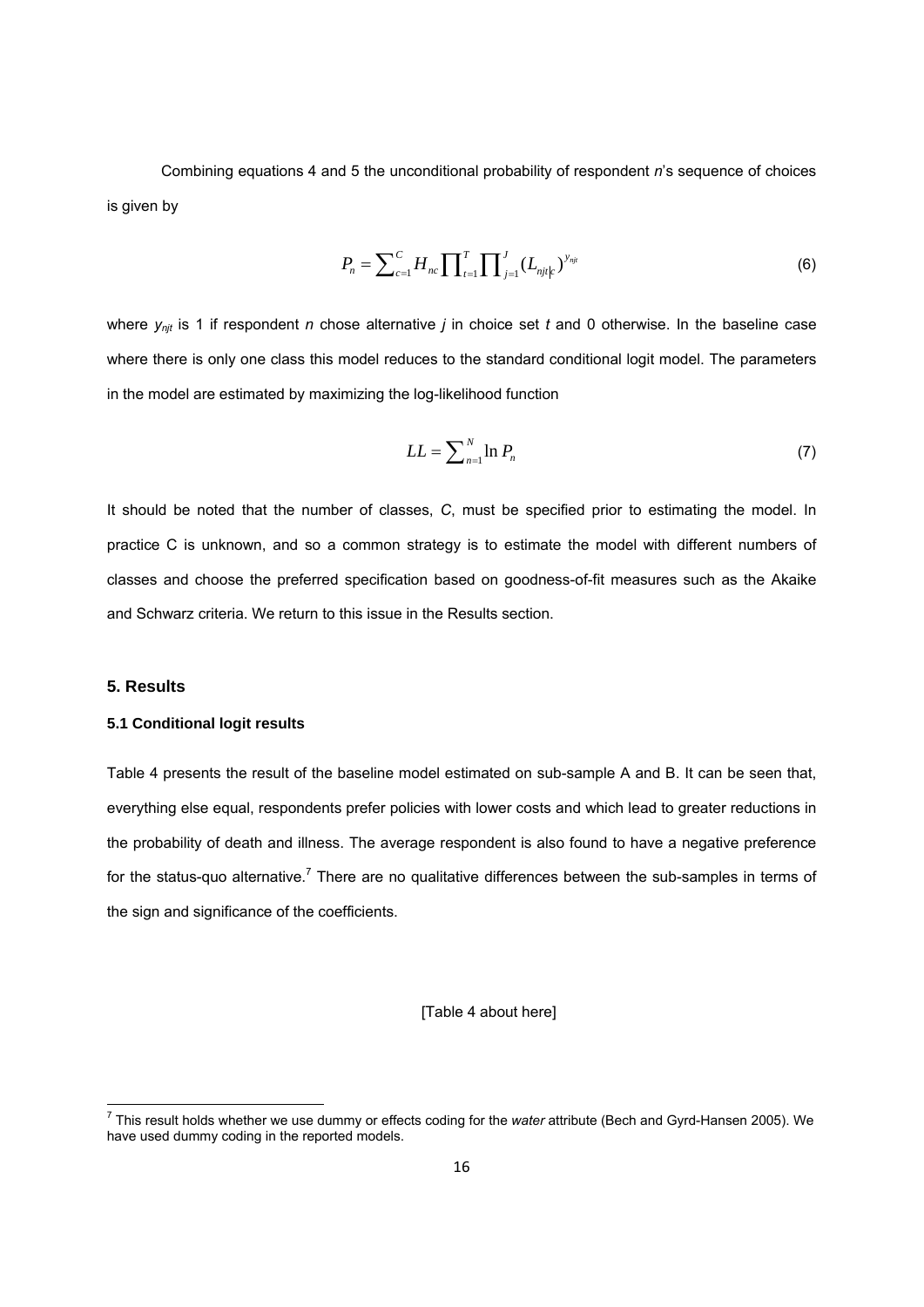As explained in section 4 the coefficients in the utility function can be used to derive estimates of VSL, and this is where the difference between the two samples becomes apparent, which can also be seen in Table 4. According to the model estimated on sub-sample A the VSL is SEK 3 177 million (95%) CI: 2581-3772) (USD 483 million). In comparison, according to the model estimated on sub-sample B the VSL is SEK 50 million (95% CI 31-69) (USD 7.4 million).

As can be seen in Table 4 results for the VSI are very similar in the two sub-samples at SEK 0.34 and 0.33 million (approx. USD 0.05 million), respectively. Hence, when changing the mortality risk reduction between the two-sub samples, we get large effects on estimated VSL whereas we get no statistically significant effect on other attributes such as the VSI. This conclusion is supported by Figure 2, which plots the coefficients in the model estimated on subsample B against the corresponding coefficients in the model estimated on subsample A. $^8$  The slope of the line in the figure is equal to the relative scale of the two models (Hensher, Louviere et al. 1998). It can be seen that with the exception of the coefficient for mortality risk and the constant for the status-quo alternative, the coefficients in the models are very similar once scale differences are accounted for.

#### [Figure 2 about here]

Regarding other results we find that respondents have a preference for policies that are water rather than food-based, and that come into effect sooner rather than later. Following Viscusi et al. (2008) we also estimated models in which we interacted the *delay* attribute with the *die* and *sick* attributes. As explained in section 4 this is done to test whether a delay in the implementation of a policy causes respondents to lower their valuations of the risk reductions. We found that the null hypothesis of the interactions being jointly equal to zero could not be rejected at conventional significance levels.<sup>9</sup>

<sup>8</sup> The *sick* and *cost* coefficients have been multiplied by 10,000 and 1,000, respectively, to have a comparable magnitude to the other coefficients. <sup>9</sup>

 $9^9$  P-values: 0.24 (sub-sample A) and 0.59 (sub-sample B).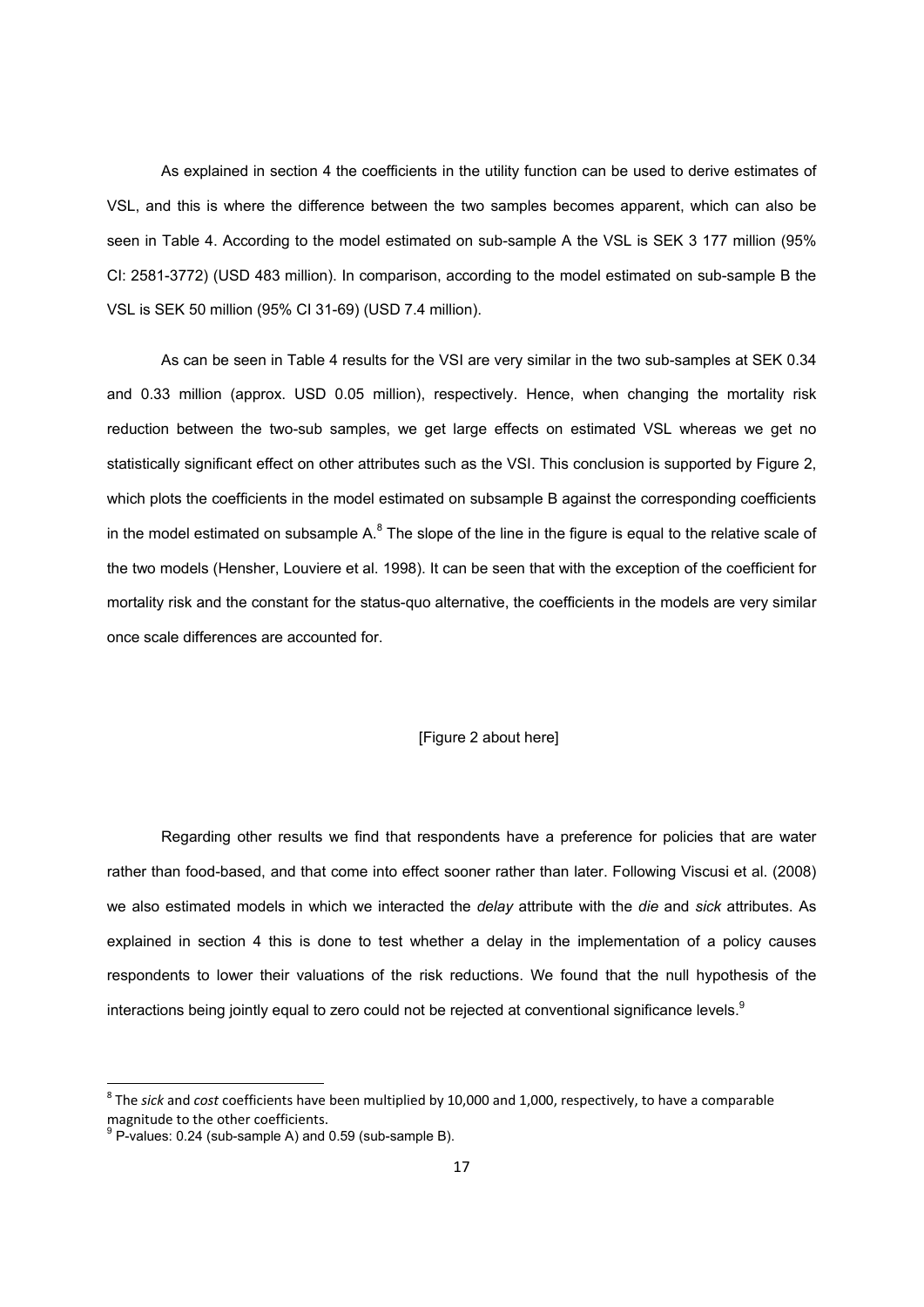We also explored including interaction effects to allow for observed preference heterogeneity. To be specific, we interacted the attributes with dummies for age group (<35, 35-55, 55+) and income (less/more than SEK 30000 per month). The reference category was a respondent aged less than 35 with an income of under SEK 30000 per month. In general the interactions were found to be individually insignificant, with no clear patterns in terms of preference heterogeneity. Furthermore, the null hypothesis that the interactions are jointly equal to zero could not be rejected at conventional significance levels.<sup>10</sup>

#### **5.2 Latent class model results**

Tables 5 and 6 presents the result of a latent class model with 4 classes estimated on the sub-sample A and B. The 4-class models were chosen since they had lower AIC and BIC statistics (better goodness-offit) than models with 2 and 3 classes. Furthermore, 4 was the largest number of classes that could be identified with the sub-sample B data.<sup>11</sup> The models were estimated using the EM algorithm with additional Newton-Raphson steps.<sup>12</sup>

 The latent class results suggest that there are groups of respondents with markedly different preferences for the attributes in the experiment. In both the sub-sample A and B models there is a class of respondents who have very low sensitivity to cost - their cost coefficient is insignificantly different from zero - and a high sensitivity to reductions in the risk of death and illness. These respondents also have a negative and significant status quo constant, suggesting that they prefer to introduce a policy rather than maintaining the status quo, all else equal. Conversely there is a group of respondents who have very low sensitivity to risk reductions and a positive and significant status quo constant, which can be taken as evidence that they prefer to keep the status quo regardless of the benefits of the proposed policy. Finally,

 $10$  P-values: 0.21 (sub-sample A) and 0.13 (sub-sample B). The results from the models with interactions are available from the authors upon request.

<sup>11</sup> A 5-class model estimated on the sub-sample B data had one class in which all the coefficients had extremely high standard errors, which is a sign of identification problems. Models with more than 4 classes estimated on sub-sample A had better goodness-of-fit than the 4-class model, but did not lead to any additional qualitative insights into the respondents' behaviour (see the discussion below). We therefore decided on reporting models with 4 classes for both datasets to make the results more directly comparable.

<sup>12</sup> To be specific the parameters were estimated by maximising the log-likelihood using the EM algorithm until convergence (convergence was declared when the proportional change in the log-likelihood over the last five iterations was smaller than 0.00001). Additional Newton-Raphson steps were then performed, again until convergence. The estimations were carried out in Stata using the *lclogit* command (Pacifico and Yoo 2013) and code written by the authors. We estimated the models using several different sets of starting values to reduce the chance of the algorithm getting trapped in a local maximum.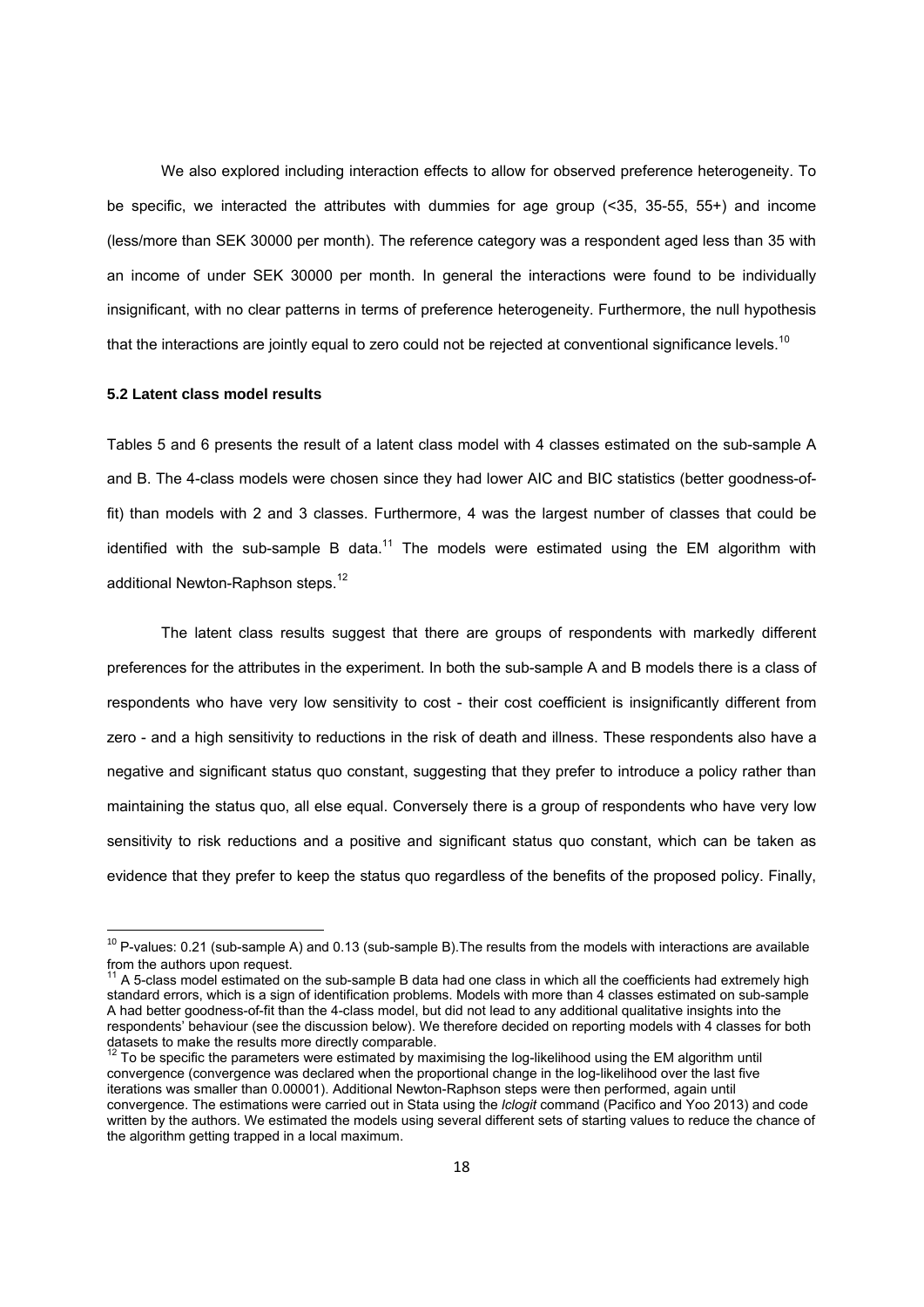there are groups of respondents who trade off the advantages of the policies against their costs, which is more in line with the theoretical expectations regarding consumer behavior.

 The finding that the attribute coefficients are insignificantly different from zero in some classes may imply that the respondents ignored some of the information in the experiment, which is in line with the growing literature on attribute non-attendance (Hensher 2010). In the context of the present study it is of particular concern that we find evidence of non-attendance to cost, as this complicates the calculation of VSL. To be specific, individuals who do not take costs into account implicitly have an infinitely high VSL, which is clearly unrealistic and likely to be an artifact of the hypothetical setting rather than a reflection of true preferences. One possibility would be to calculate the VSL based on the preferences of the respondents who did take the cost of the policies into account, but that inevitably raises the question of how representative the estimates are of the population VSL.

Doing the latter we calculate VSL in sub-sample A and B using only class 3 and 4 respondents.<sup>13</sup> This produces a VSL of SEK 1 555 million (95% CI: 897-2 213) (USD 237 million) in sub-sample A and a VSL of SEK 10 million (95% CI: 1-19) (USD 1.5 million) in sub-sample B. In comparison to the conditional logit estimates both VSL estimates are lower, and now with an even higher relative difference between sub-sample A and B. The VSI is estimated to 0.27 million SEK (95% CI: 0.18-0.37) (USD 0.04 million) in sub-sample A, which is relatively close to the conditional logit results. In sub-sample B it is not statistically significant and we therefore refrain from providing an estimate.

[Table 5 about here]

[Table 6 about here]

 $13$  When the cost coefficient and the coefficients for risk reductions are significant in both classes we report the average VSL/VSI over classes, using the class probabilities as weights. Otherwise we report the individual class estimates for the class in which the coefficients are significant. The individual class estimates are also reported in Tables 5 and 6.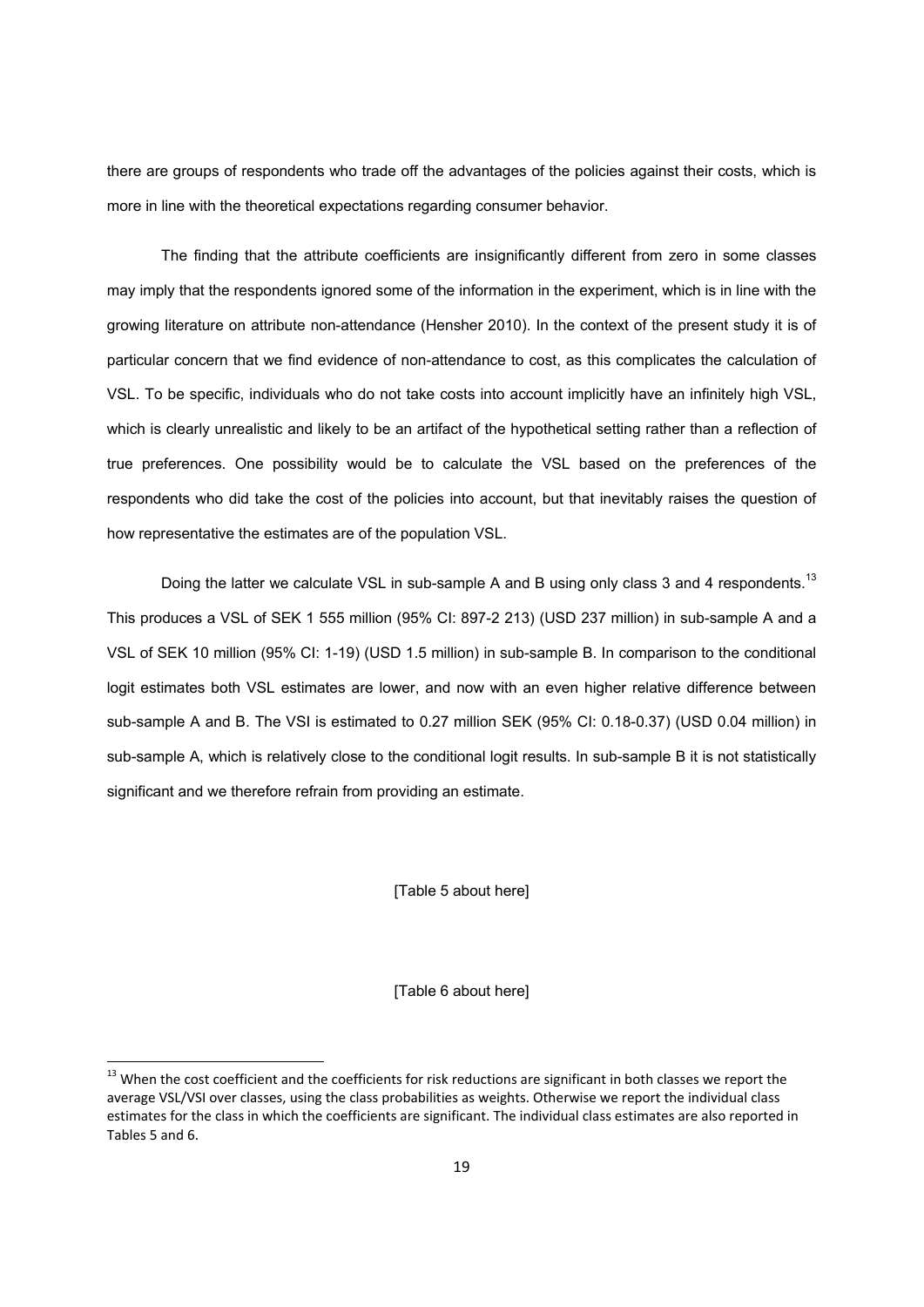## **6. Discussion**

This study employed a choice experiment to elicit preferences for food and water safety related to campylobacteriosis. One objective of the study was to elicit monetary preference values to be used for policy purposes. However, of major importance were the methodological objectives to examine whether respondents' decisions in CE are affected by only one or both of the health variables, and the scope sensitivity of the respondents' WTP for risk reductions. To answer these research questions we constructed a CE study with attributes including different levels of both mortality and morbidity risk reductions, where respondents also were randomized to one of two sub-samples that differed (by a factor of 100) in the attribute levels of the baseline mortality risk.

 The results from our baseline model are in line with expectations; respondents prefer the benefits of the program sooner than later, programs that reduce both the mortality and morbidity risk, and less costly programs. Moreover, our results suggest that respondents prefer water- compared with food-safety programs (everything else equal), which is in line with the hypothesis that water risk is less controllable than food risk, and hence, WTP is higher for the former. However, when extending our analysis with latent class models we find evidence of preference heterogeneity and non-attendance, i.e. respondents ignore some of the information in the experiment, which is in line with a growing literature (Hensher 2010). For instance, we find a substantial group of respondents who have very low sensitivity to cost and a high sensitivity to risk reductions, as well as a group who have a very low sensitivity to risk reductions. In the context of CE studies it is of particular concern to find evidence of non-attendance to cost, as this complicates the calculation of monetary values of the attributes. To be specific, in our study individuals who do not take the cost of the program into account implicitly have infinitely high VSL and VSI. In the end we therefore compare our results for VSL and VSI from our baseline model with the latent classes where respondents take into account the cost attribute when answering the choice sets.

Hence, as suggested in the previous paragraph, respondents in our baseline model and a subgroup of the respondents in the latent class model do take into account both the health variables when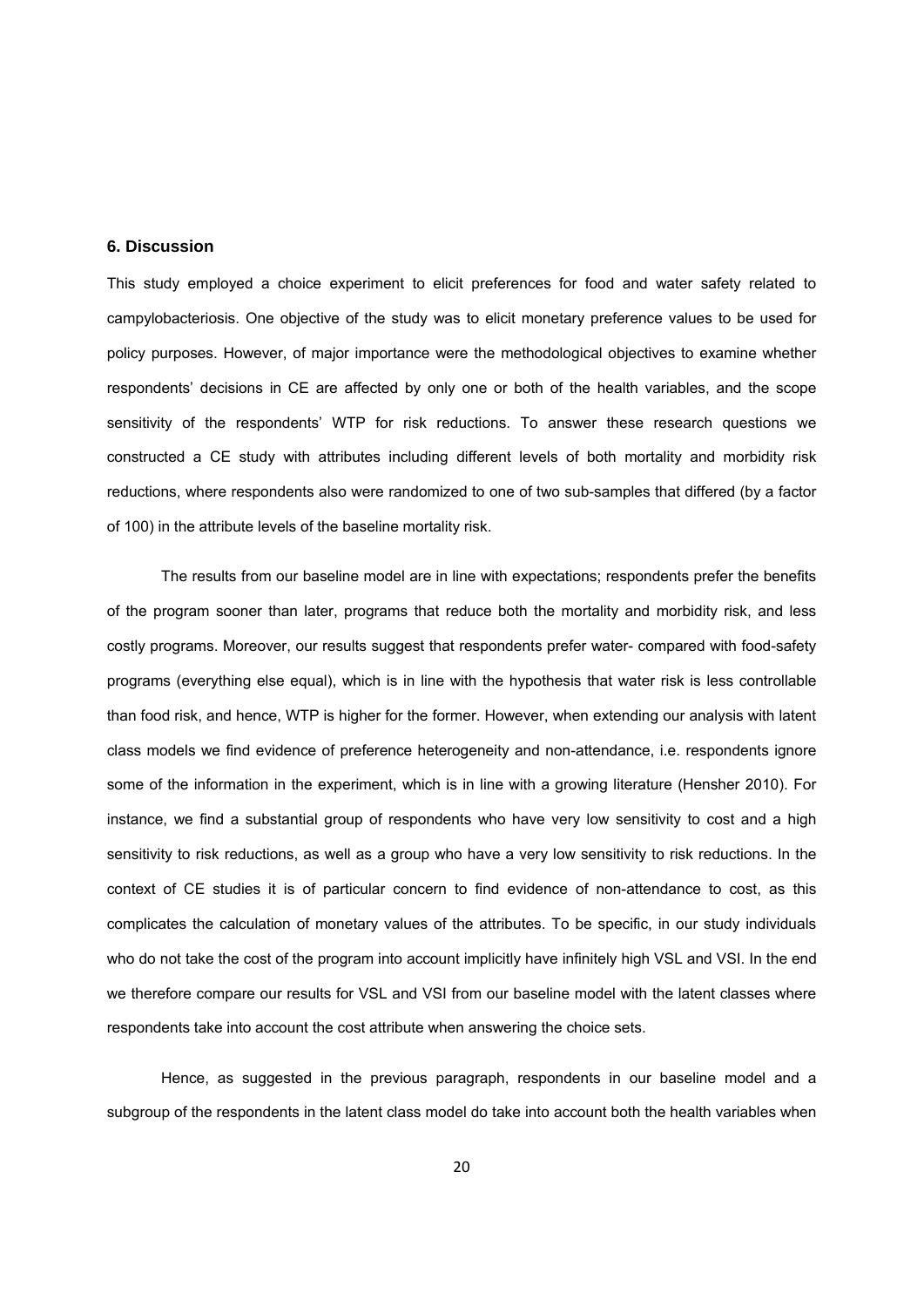making their choices. That is, there is evidence of scope-sensitivity (i.e. a significant risk reduction coefficient with the expected sign) in both models. However, even though we found evidence of weak scope-sensitivity, the sensitivity to scope was not adequate across sub-samples which lead to substantially different VSL estimates in our two subsamples. In our baseline logit model VSL was SEK 3 177 million (USD 483 million) and SEK 50 million (USD 8 million) in sub-samples A and B, whereas the results in the latent-class model were SEK 1 555 million (USD 237 million) and SEK 10 million (USD 1.5 million) in sub-sample A and B (Class 4). Hence, with a 100 times smaller risk reduction in sub-sample A the VSL is 60 to 150 times larger. In a recent meta-analysis containing 850 estimates VSL was shown to vary between USD 4 450 and USD 197 million with a weighted mean VSL at USD 7.4 million (Lindhjelm, Navrud et al. 2011). Our results from sub-sample A are at the very high end of the range. Our results from sub-sample B fall very well within the range of previous published estimates, and are close to the reported weighted mean in the meta-analysis. Moreover, the estimates are in line with previous published estimates of VSL related to road safety in Sweden that in a recent review were shown to vary between USD 0.7 and 8.3 million with a mean and median equal to USD 2.9 and 2 million (Hultkrantz and Svensson 2012). This finding is of interest since the mortality risk level in sub-sample B was based on the risk levels for road-mortality risk in Sweden.

The between sub-sample analysis suggests no scope sensitivity which questions the suitability of our VSL for policy purposes; the validity of our estimates as reflecting respondents' "true preferences" can be questioned. Our estimates of VSI are, however, robust between our sub-samples which we expected since the risk reductions did not change between the sub-samples. Note, though, that this is no evidence that our VSI is a valid estimate of respondents' preferences. If the morbidity risk reductions also had been altered between sub-samples, we may have experienced the same scope insensitivity as for the morbidity risk. Our robust VSI estimates only strengthen our conclusions regarding our VSL estimates. Moreover, the between sub-sample comparison highlights that even if a study finds weak scope sensitivity based on given choice sets, this does not necessarily suggests that the estimated WTP is a valid measure of individual preferences. As discussed by Goldberg and Rosen (2007) the systematic and repeated questions respondents answer in the CE approach may stimulate a desire of respondents to be "internally consistent", i.e. respondents anchor their decisions on early choices and in subsequent choice sets to a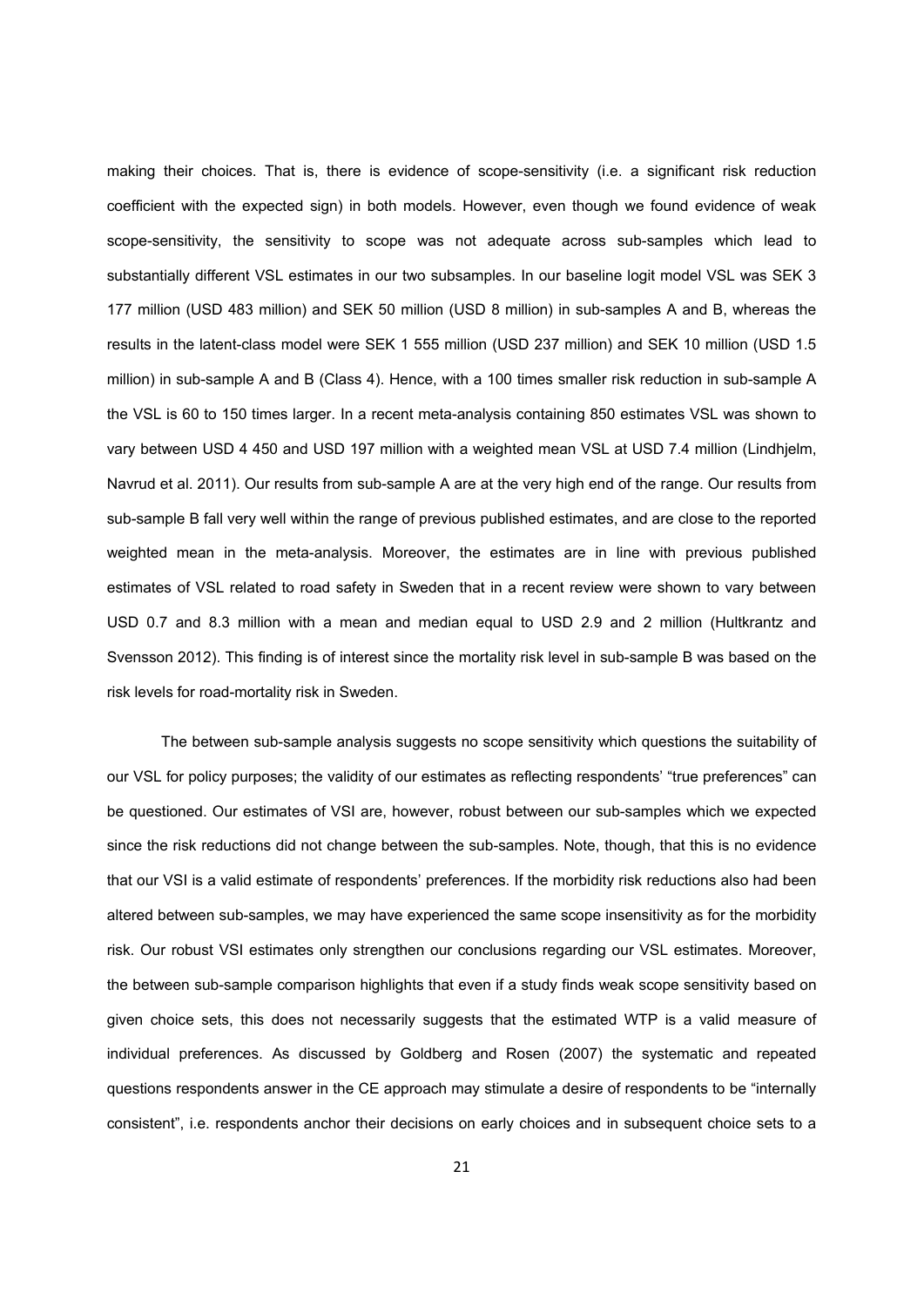larger degree state to prefer policies with larger risk reductions (and lower prices). This "coherent arbitrariness" creates a pattern in the data that will lead to a rejection of weak scope insensitivity within samples but not necessarily across samples using different scopes of the risk reduction (Ariely, Loewenstein et al. 2003), precisely what we find in our study.

Apart from adding and addressing a number of concerns with previous established "ranges" of VSL estimates in the literature and as used in economic policy, our results add to the broad and extensive literature on the validity of SP studies in general, where much focus has been placed on the issue of scope (in)sensitivity (Kahneman and Knetsch 1992, Kahneman, Ritov et al. 1999, Carson 2012, Hausman 2012). Already in the blue ribbon panel convened by NOAA it was stated that scope insensitivity constitutes "perhaps the most important internal argument against the reliability of the CV approach" (Arrow, Solow et al. 1993, p.4607). Some authors have argued that scope insensitivity is avoidable in well conducted CVM (SP) studies and has highlighted that insensitivity to scope has been rejected in many studies (Carson 1997, Carson 2012) and further that it is something also observed in individuals' behavior in some real market transactions (Randall and Hoehn 1996). Others have argued that scope insensitivity is likely to prevail in SP studies irrespective of survey design quality, due to concerns such as answers to a large extent reflect "moral satisfaction" or expression of attitudes rather than economic WTP for the good/program or attribute (Kahneman and Knetsch 1992, Kahneman, Ritov et al. 1999). Irrespective of the strength of the different arguments, when it comes to the application of valuing mortality risk reductions, lack of near-proportional scope sensitivity (which is almost never found) undermines the results and implies very large variances in actual estimates of VSL. And even proponents of SP methods (see e.g. Carson 2012) highlight that one area of application that seems to be particularly prone to scope insensitivity is valuing changes in small probabilities.<sup>14</sup>

If scope insensitivity is particularly a substantial concern in studies estimating VSL, as has been discussed by others and highlighted in our study, what lessons can be drawn for economic policy and BCA involving effects on mortality? One potential solution for policy evaluations where an estimate of VSL is necessary would be to turn to RP estimates using e.g. wage-risk studies. However, it should be noted

<sup>&</sup>lt;sup>14</sup> Note that in our study we used frequencies to avoid the difficult cognitive task of evaluating probabilities for respondents.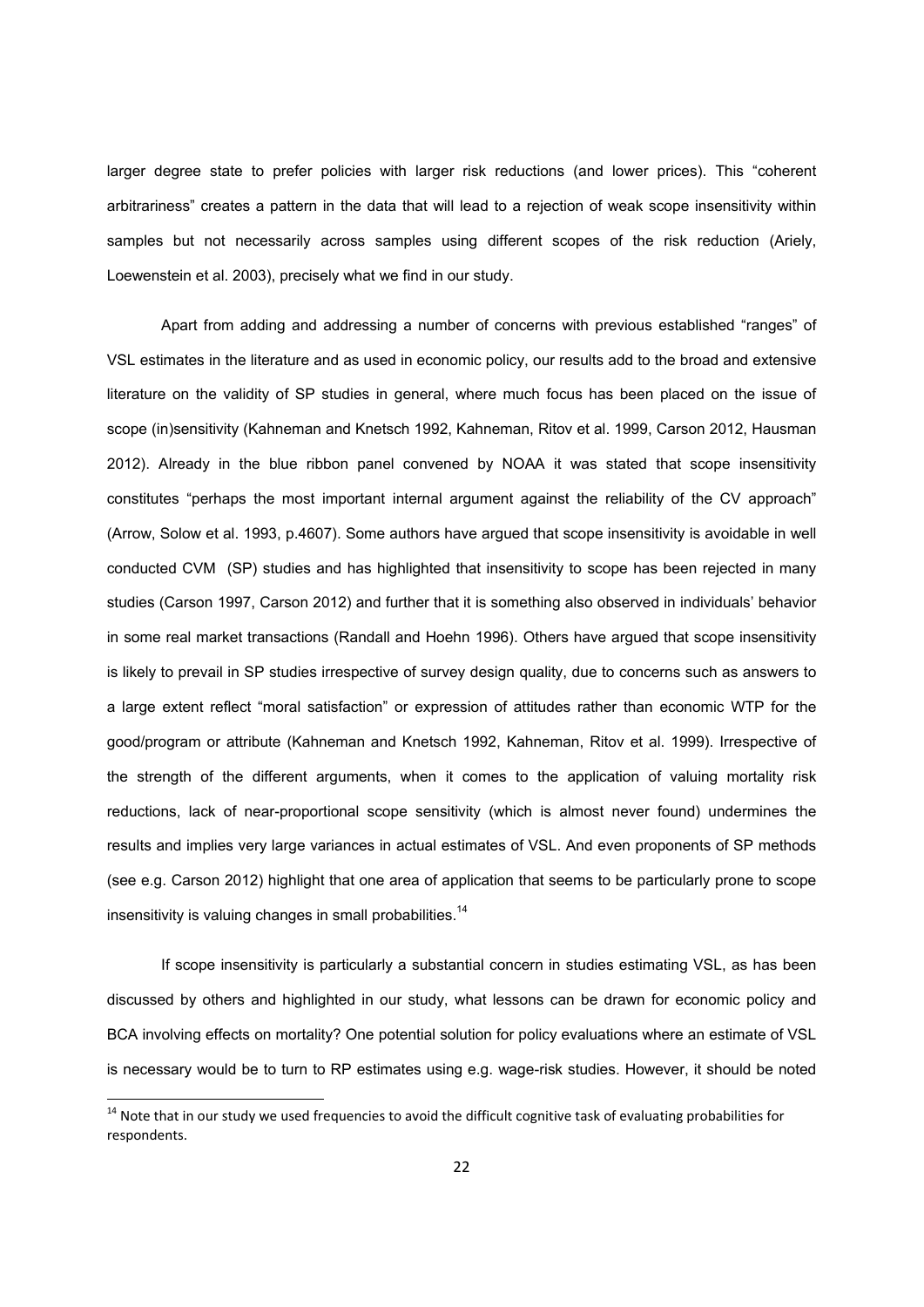that RP studies may be plagued by the same type of bias shown in this paper. RP studies assume that individuals have accurate and complete information over risk differences across jobs or consumer products, and that analysts have full information about the consumption alternatives individuals face. There are several reasons to believe that there are systematic misperceptions between objective and subjective risks across jobs and consumer products and that this leads to inconsistent estimates of VSL in RP studies as well (e.g. Hakes and Viscusi 2004). Also, as can be seen in Viscusi and Aldy (2003) and discussed by Viscusi (2012) wage-risk studies may also be sensitive to data issues and estimates from a single country (as in the UK) has been shown to be spread over a large range of values. Hence, in many circumstances RP studies may also provide large variations in estimates or, as is relatively common, are not possible to conduct at all due to lack of data. Moreover, many RP studies have elicited preferences for the same risk contexts, especially studying wage-risk differentials (Viscusi and Aldy 2003), which together with the same risk of publication bias mentioned above may have resulted in the well-defined ranges found for RP data as well.

Despite this uncertainty as to the "true VSL", proponents of SP methods often argue that a fairly accurate number is better than no number. Critics of this approach, on the other hand, argue that no number may be better than an incorrect estimate from an SP study (see e.g. Hausman 2012). We consider both standpoints equally problematic. On the one hand, if we know that VSL is strictly positive it is hard to justify setting the non-market benefit equal to zero, even if we are concerned about the precision of the estimates. On the other hand, if we are uncertain whether the "true" VSL is USD 8 million or USD 483 million, the uncertainty of the economic evaluation is so large that it is not very informative to a decision maker. We believe that our findings are not only important for future work with CE or any other SP technique, but also different RP approaches such as hedonic pricing. We have shown that standard scope sensitivity tests are not sufficient to test the validity of respondents' WTP. Moreover, our findings suggest that estimates in line with other studies, which would suggest that estimates are reliable, can be a result of analysts using similar methodologies, based on the same or similar risk scenario, and conducted in the same geographical area. Thus, standard reliability tests, which examines whether the estimates are in line with other findings in the literature, may be misleading. To summarize, our findings cast doubt on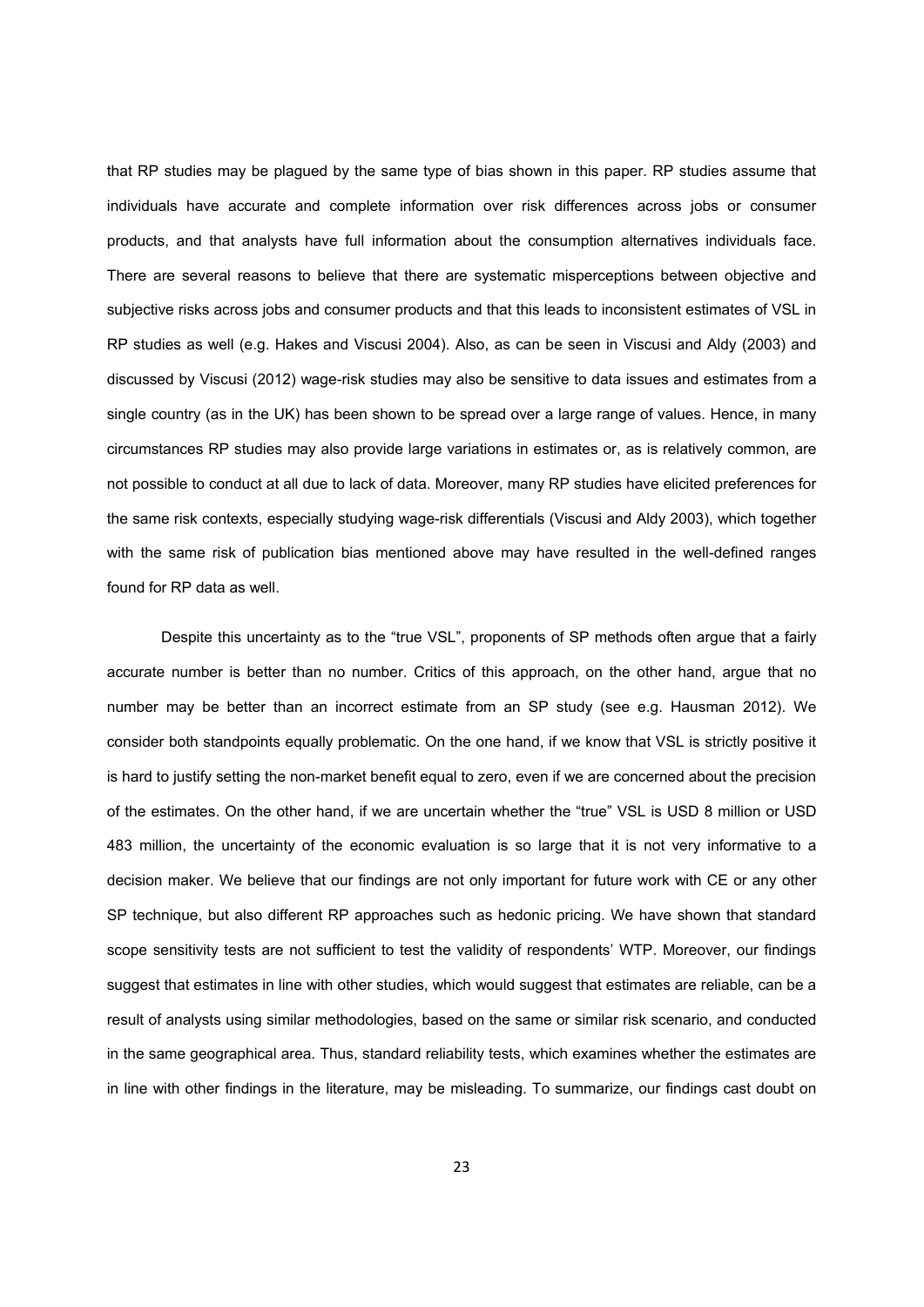currently suggested policy estimates of VSL based on estimates from the empirical literature, stated as well as revealed preference studies.

To conclude, our results suggest that the standard tests of validity and reliability used in SP and RP studies may not be sufficient to examine whether elicited monetary values reflect individual preferences. This is important due to the large empirical literature on non-market evaluation and the elicited values' central role in policy making, such as BCA.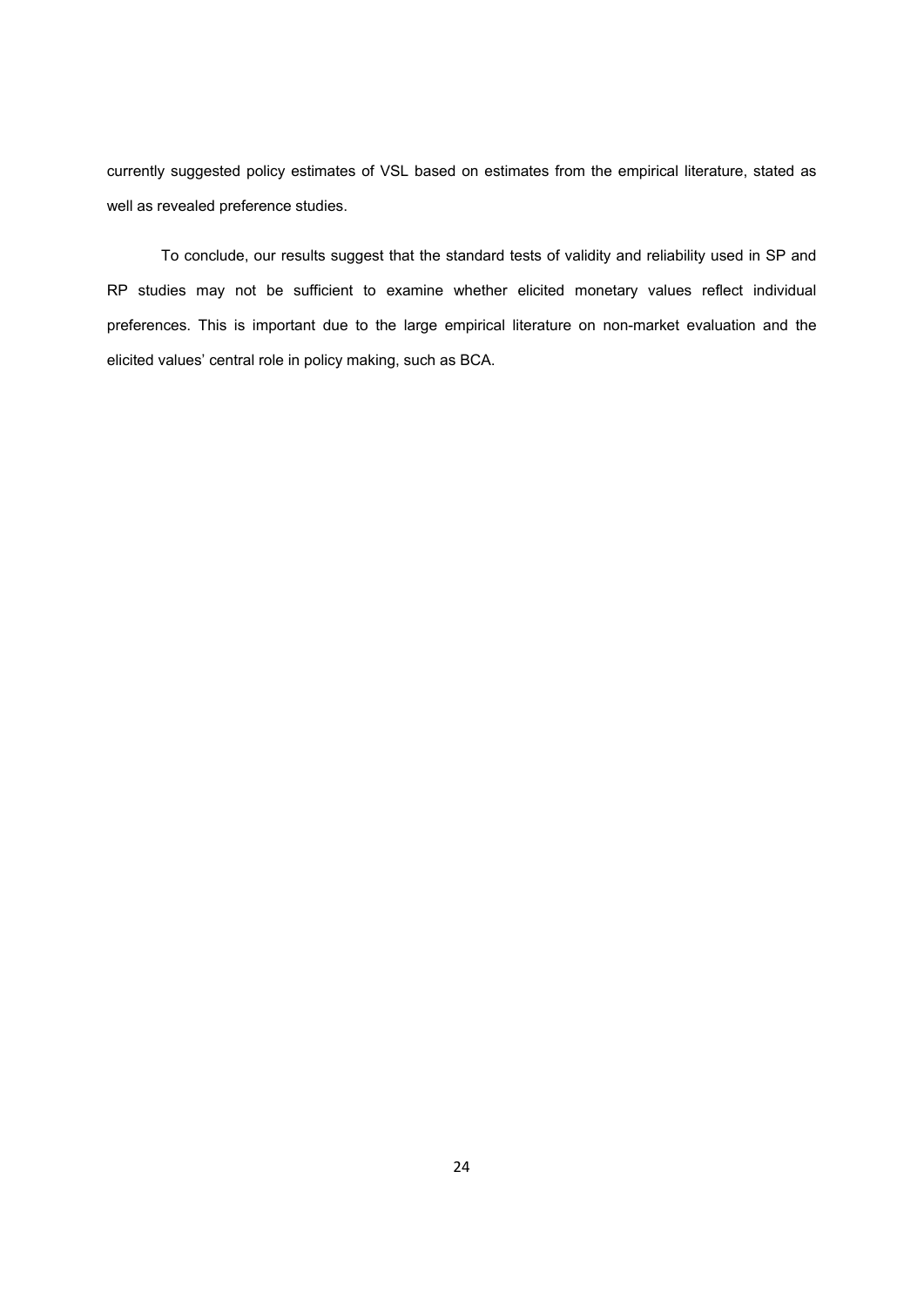#### **References**

Adamowicz, W., et al. (2011). "Valuation of cancer and microbial disease risk reductions in municipal drinking water: An analysis of risk context using multiple valuation methods." Journal of Environmental Economics and Management **61**: 213‐226.

Adamowicz, W., et al. (1994). "Combining Revealed and Stated Preference Methods for Valuing Environmental Amenities." Journal of Environmental Economics and Management **26**(3): 271‐292.

AgriFood (2012). "Policy Brief 2010:2." AgriFood: economics centre, Lund, Sweden.

Alberini, A. and M. Šcasný (2011). "Context and the VSL: Evidence from a Stated Preference Study in Italy and the Czech Republic." Environmental and Resource Economics **49**(4): 511‐538.

Alberini, A., et al. (2007). "Paying for permanence: Public preferences for contaminated site cleanup." Journal of Risk and Uncertainty **34**(2): 155‐178.

Andersson, H. (2011). "Perception of Own Death Risk: An Assessment of Road‐Traffic Mortality Risk." Risk Analysis **31**(7): 1069‐1082.

Andersson, H., et al. (2013). "Willingness to Pay and Sensitivity to Time Framing: A Theoretical Analysis and an Application on Car Safety." Environmental and Resource Economics **56**(3): 437‐456.

Andersson, H. and P. Lundborg (2007). "Perception of own death risk: An analysis of road‐traffic and overall mortality risks." Journal of Risk and Uncertainty **34**(1): 67‐84.

Andersson, H. and M. Svensson (2008). "Cognitive Ability and Scale Bias in the Contingent Valuation Method." Environmental and Resource Economics **39**: 481‐495.

Andersson, H. and N. Treich (2011). The Value of a Statistical Life. The Handbook in Transport Economics. A. de Palma, R. Lindsey, E. Quinet and R. Vickerman. Cheltenham, UK, Edward Elgar Publishing Ltd.**:** 396‐ 424.

Antle, J. M. (1995). Choice and Efficiency in Food Safety Policy, The AEI Press.

Ariely, D., et al. (2003). "Coherent Arbitrariness: Stable Demand Curves without Stable Preferences." Quarterly Journal of Economics **118**(1): 73‐105.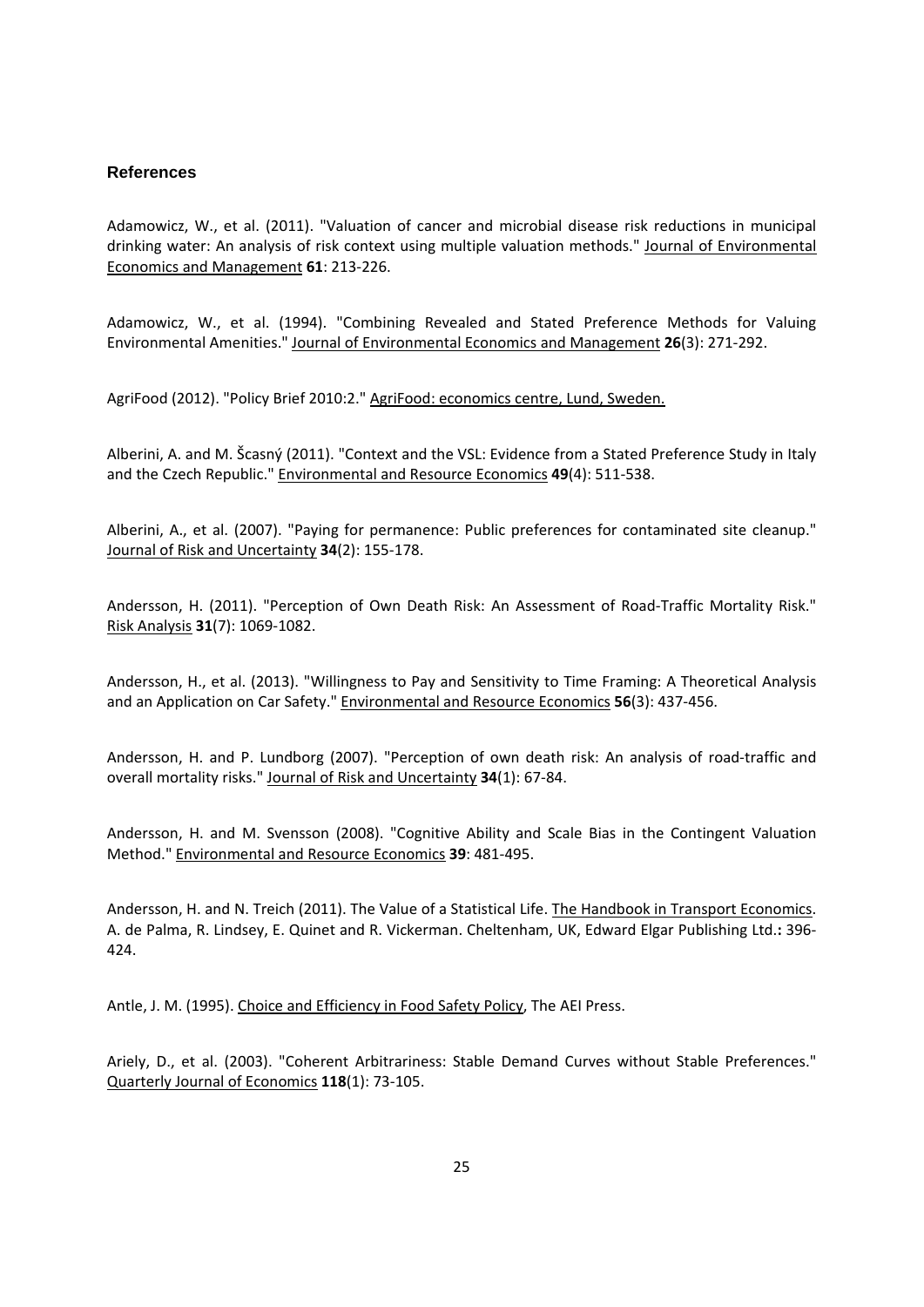Arrow, K. J., et al. (1993). "Report of the NOAA Panel on Contingent Valuation." 58 Federal Register 46.

Ashenfelter, O. and M. Greenstone (2004). "Estimating the Value of a Statistical Life: The Importance of Omitted Variables and Publication Bias." American Economic Review Papers and Proceedings **94**(2): 454‐ 460.

Ashenfelter, O. and M. Greenstone (2004). "Using Mandated Speed Limits to Measure the Value of a Statistical Life." Journal of Political Economy **112**(1): 226‐267.

Bateman, I. J., et al. (2002). Economic Valuation with Stated Preference Techniques: A Manual Cheltenham, Edward Elgar Publishing.

Bech, M. and D. Gyrd-Hansen (2005). "Effects coding in discrete choice experiments." Health Economics **14**: 1079‐1083.

Blomquist, G. C. (2004). "Self‐Protection and Averting Behavior, Values of Statistical Lives, and Benefit Cost Analysis of Environmental Policy." Review of Economics of the Household **2**: 89‐110.

Brooks, R. G., et al. (1991). "EuroQol: Health‐Realted Quality of Life Measurement. Results of the Swedish Questionnaire Exercise." Health Policy **18**: 37‐48.

Cameron, T. A., et al. (2010). "Demand for health risk reductions: A cross‐national comparison between the U.S. and Canada." Journal of Risk and Uncertainty **41**(3): 245‐273.

Carlsson, F., et al. (2011). "Do EPA Administrators Recommend Environmental Policies That Citizens Want?" Land Economics **87**(1): 60‐74.

Carlsson, F. and P. Martinsson (2003). "Design techniques for stated preference methods in health economics." Health Economics **12**: 281‐294.

Carson, R. T. (1997). Contingent Valuation and Tests of Insensitivity to Scope. Determining the Value of Non‐Marketed Goods: Economic, Psychological, and Policy Relevant Aspects of Contingent Valuation Methods. R. J. Kopp, W. Pommerhene and N. Schwartz. Boston, Kluwer**:** 127‐163.

Carson, R. T. (2012). "Contingent Valuation: A Practical Alternative when Prices Aren't Available." Journal of Economic Perspectives **26**(4): 27‐42.

Carson, R. T., et al. (2001). "Contingent Valuation: Controversies and Evidence " Environmental and Resource Economics **19**(2): 173‐210.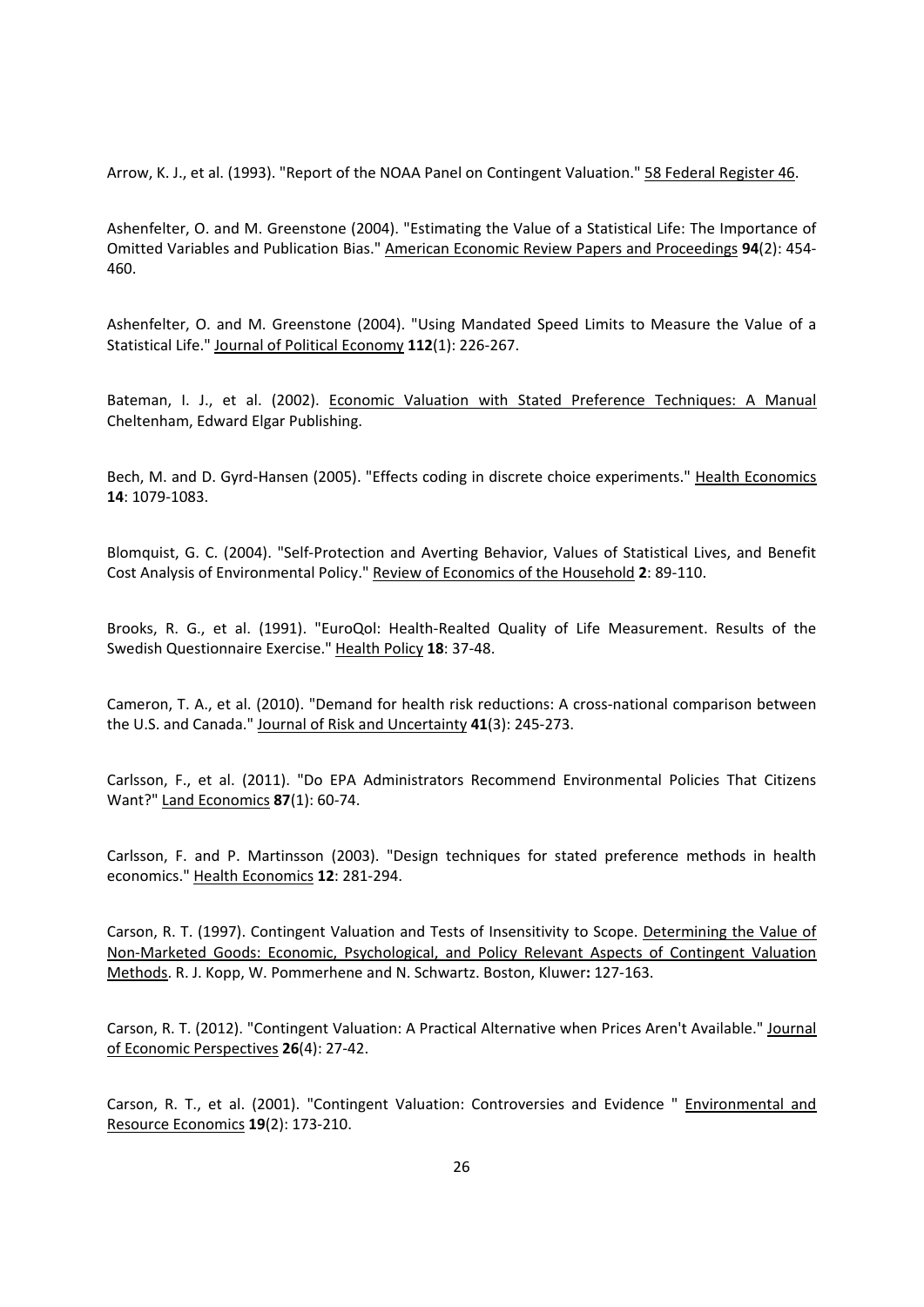Carson, R. T. and W. M. Hanemann (2005). Contingent Valuation. Handbook of Environmental Economics. K.‐G. Mäler and J. R. Vincent. Amsterdam, North‐Holland**:** 822‐936.

De Bekker‐Grob, E. W., et al. (2012). "Discrete Choice Experiments in Health Economics: A Review of the Literature." Health Economics **21**: 145‐172.

de Blaeij, A., et al. (2003). "The value of statistical life in road safety: a meta‐analysis." Accident Analysis & Prevention **35**(6): 973‐986.

Dekker, T., et al. (2011). "The Effect of Risk Context on the Value of a Statistical Life: a Bayesian Metamodel." Environmental and Resource Economics **49**(4): 597‐624.

Doucouliagos, C., et al. (2012). "Are estimates of the value of a statistical life exaggerated?" Journal of Health Economics **31**(1): 197‐206.

Dreze, J. H. (1962). "L'utilité sociale d'une vie humaine." Revue Francaise de Recherche Opérationnelle **22**.

Hakes, J. K. and K. Viscusi (2004). "Dead Reckoning: Demographic Determinants of the Accuracy of Mortality Risk Perceptions " Risk Analysis **24**(3): 651‐664.

Hammitt, J. K. and J. D. Graham (1999). "Willingness to Pay for Health Protection: Inadequate Sensitivity to Probability?" Journal of Risk and Uncertainty **18**(1): 33‐62.

Hammitt, J. K. and K. Haninger (2010). "Valuing Fatal Risks to Children and Adults: Effects of Disease, Latency, and Risk Aversion." Journal of Risk and Uncertainty **40**(1): 57‐83.

Hausman, J. A. (2012). "Contingent Valuation: From Dubious to Hopeless." Journal of Economic Perspectives **26**: 43‐56.

Hensher, D. A. (2010). Attribute processing, heuristics, and preference construction in choice analysis. Choice Modelling: The State‐of‐the‐art and State‐of‐practice. S. Hess and A. Daly. Bingley, Emerald Group Publishing Limited**:** 35‐70.

Hensher, D. A. and W. Greene (2003). "A latent class model for discrete choice analysis: contrasts with mixed logit." Transportation Research Part B **37**: 681‐698.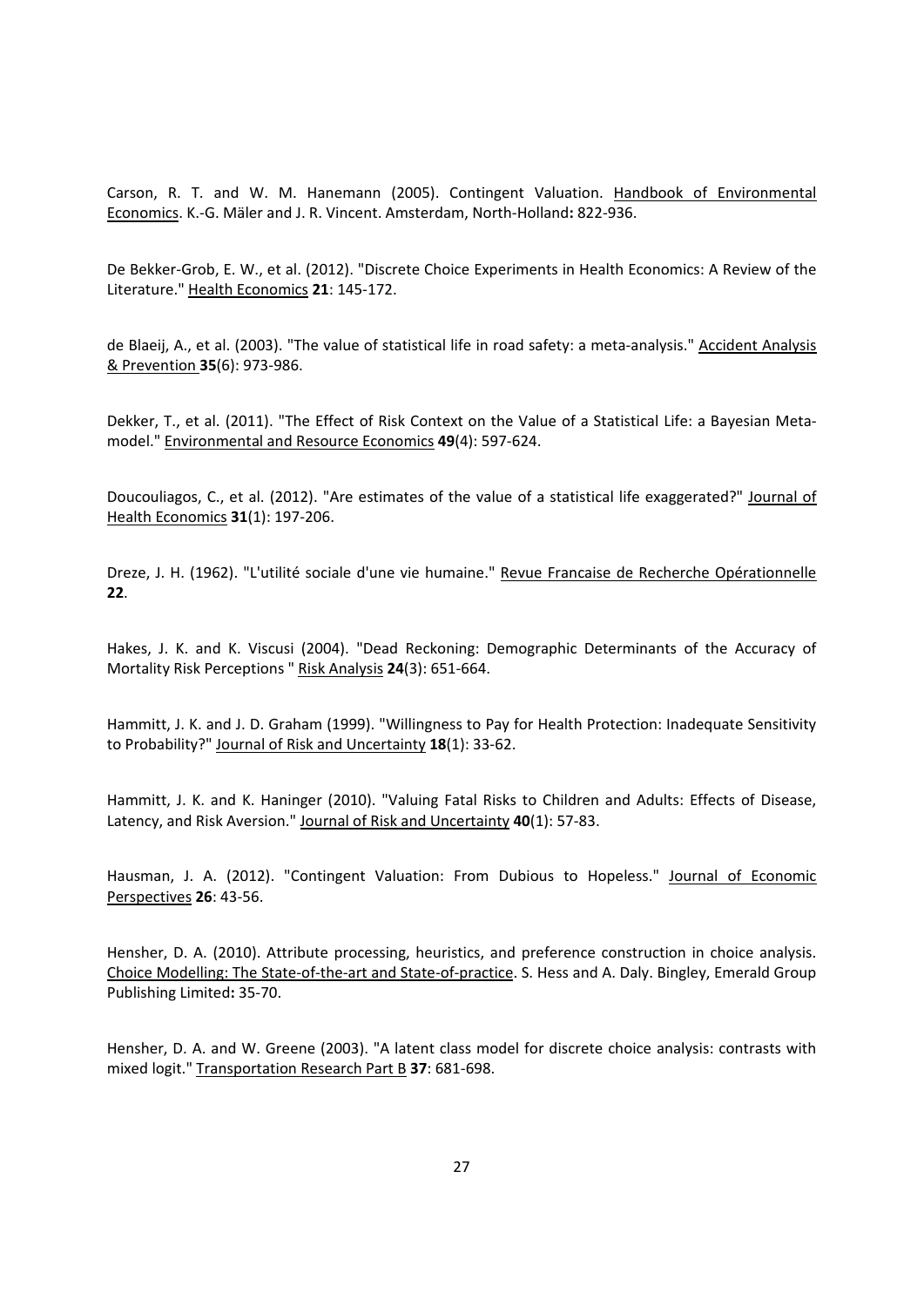Hensher, D. A., et al. (1998). "Combining sources of preference data." Journal of Econometrics **89**: 197‐ 221.

Hensher, D. A., et al. (2009). "Estimating the willingness to pay and value of risk reduction for car occupants in the road environment." Transportation Research Part A **43**(7): 692‐707.

Hultkrantz, L. and M. Svensson (2012). "The Value of a Statistical Life in Sweden: A review of the empirical literature." Health Policy **108**: 302‐310.

ITU (2012). ITU Yearbook of Statistics. http://www.itu.int/ITU‐D/ict/publications/yb/index.html, International Telecommunication Union (United Nations).

Jones‐Lee, M. W. (1974). "The Value of Changes in the Probability of Death or Injury " Journal of Political Economy, **82**(4): 835‐849.

Jones‐Lee, M. W. (1992). "Paternalistic Altruism and the Value of a Statistical Life." Economic Journal **102**: 80‐90.

Kahneman, D. (2003). "Maps of Bounded Rationality: Psychology for Behavioral Economics." American Economic Review **93**(5): 1449‐1475.

Kahneman, D. and J. L. Knetsch (1992). "Valuing public goods: The purchase of moral satisfaction." Journal of Environmental Economics and Management **22**(1): 57‐70.

Kahneman, D., et al. (1999). "Economic preferences or Attitude Expressions?: An Analysis of Dollar Responses to Public Issues." Journal of Risk and Uncertainty **19**(1‐3): 203‐235.

Kahneman, D., et al. (1982). Judgement under Uncertainty: Heuristics and Biases. Cambridge, Cambridge University Press.

Kochi, I., et al. (2006). "An Empirical Bayes Approach to Combining and Comparing Estimates of the Value of a Statistical Life for Environmental Policy Analysis." Environmental & Resource Economics **34**(3): 385‐ 406.

Koltowska-Häggström, M., et al. (2007). "Using EQ-5D To Derive Utilities For The Quality Of Life -Assessment Of Growth Hormone Deciency In Adults (QoL‐AGHDA)." Value in Health **10**(1): 73‐81.

Lindhjelm, H., et al. (2011). "Valuing Mortality Risk Reductions from Environmental, Transport, and Health Policies: A Global Meta‐Analysis of Stated Preference Studies." Risk Analysis **31**(9): 1381‐1407.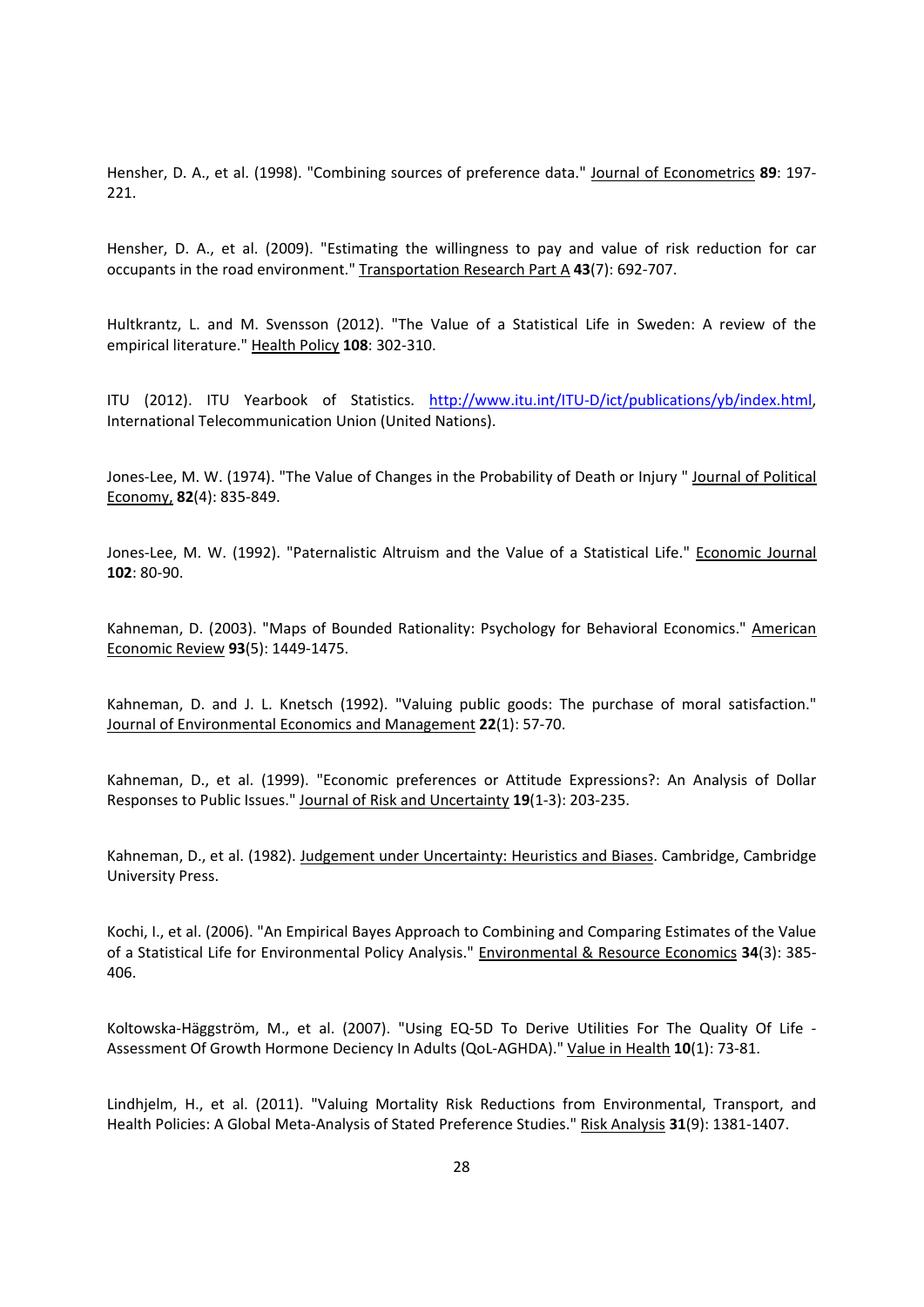Louviere, J. and D. A. Hensher (1982). "Design and Analysis of Simulated Choice or Allocation Experiments in Travel Choice Modelling." Transportation Research Record **890**: 11‐17.

Louviere, J. and G. Woodworth (1983). "Design and Analysis of Simulated Consumer Choice or Allocation Experiments: An Approach Based on Aggregate Data." Journal of Marketing Research **20**: 350‐367.

Mishan, E. J. (1971). "Evaluation of Life and Limb: A Theoretical Approach." Journal of Political Economy **79**(4): 687‐705.

Mishan, E. J. (1982). Cost‐Benefit Analysis. London, UK, George Allen & Unwin, 3rd edition.

Mitchell, R. C. and R. T. Carson (1989). Using Surveys to Value Public Goods: The Contingent Valuation Method. Baltimore, MD., Johns Hopkins University Press.

Nelson, J. P. (2008). Hedonic Methods in Housing Markets: Pricing Environmental Amenities and Segregation. Hedonic Property Values of Studies of Transportation Noise: Aircraft and Road Traffic. Heidelberg, Springer**:** 57‐82.

Pacifico, D. and H. Yoo (2013). "lclogit: A Stata command for fitting latent‐class conditional logit models via the expectation‐maximization algorithm." Stata Journal **13**: 625‐639.

Randall, A. and J. P. Hoehn (1996). "Embedding in Market Demand Systems." Journal of Environmental Economics and Management **30**(3): 369‐380.

Rheinberger, C. M. (2011). "A Mixed Logit Approach to Study Preferences for Safety on Alpine Roads." Environmental and Resource Economics **49**: 121‐146.

Rosen, S. (1974). "Hedonic Prices and Implicit Markets: Product Differnetiation in Pure Competition." Journal of Political Economy **82**(1): 34‐55.

SCB (2010). "Statistics Sweden: SCB statistikdatabaser: Hushållens ekonomi (HEK)."

SCB (2011). "SCB Statistikdatabasen: Befolkningsstatistik (Statistics Sweden: Population Statistics Database)."

Schelling, T. C. (1968). The Life You Save May Be Your Own. Problems in Public Expenditure Analysis. S. B. Chase. Washington D.C., The Brookings Institution**:** 127‐162.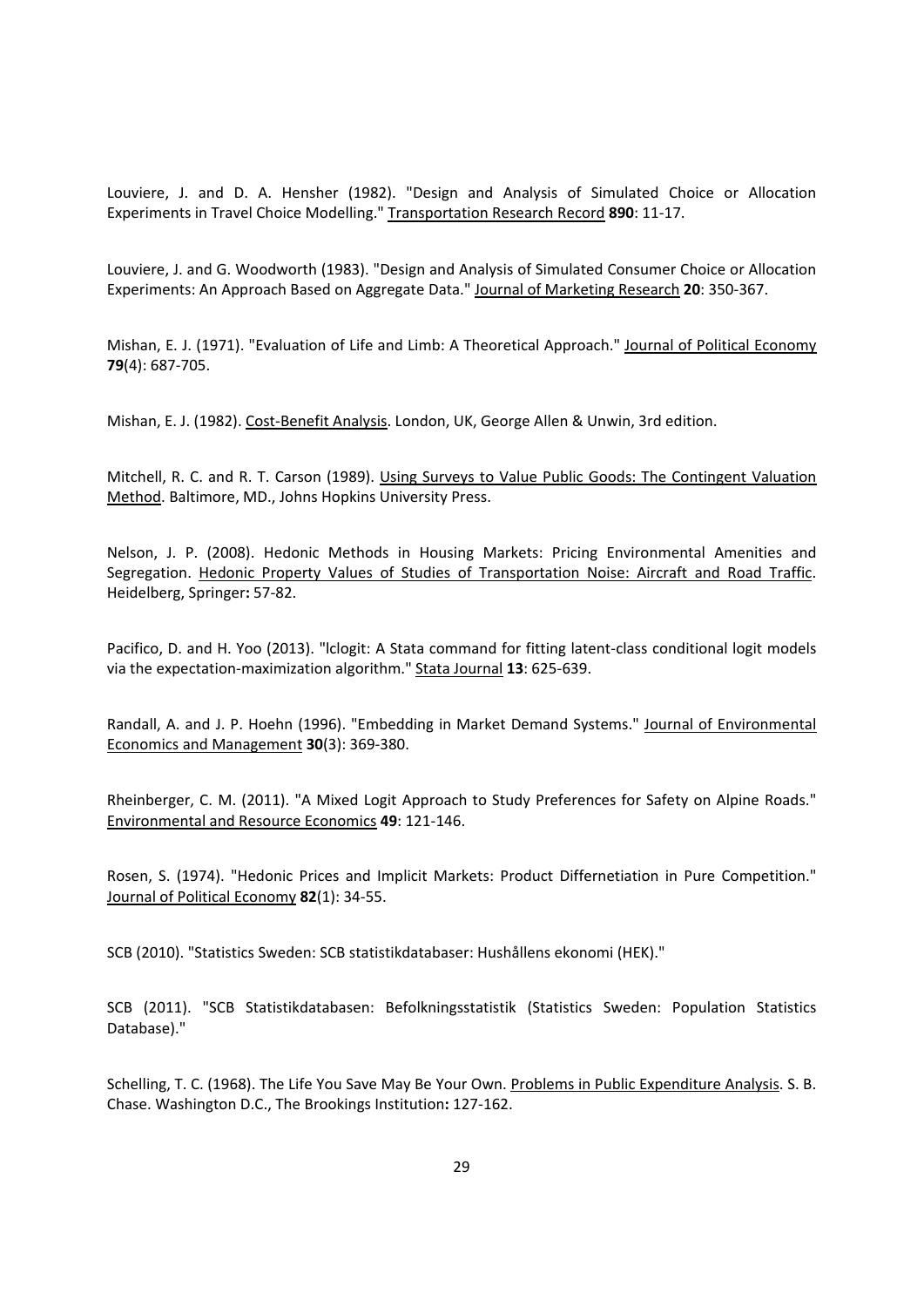Slovic, P. (2000). The Perception of Risk. London, Earthscan.

Smith, V. K. and J.-C. Huang (1995). "Can Markets Value Air Quality? A Meta-Analysis of Hedonic Property Value Models." Journal of Political Economy **103**: 209‐227.

Taylor, E. V., et al. (2012). "Common source outbreaks of Campylobacter infection in the USA, 1997– 2008." Epidemiology and Infection **forthcoming**.

Train, K. (2009). Discrete Choice Methods with Simulation. Cambridge, Cambridge University Press.

Tsuge, T., et al. (2005). "A Choice Experiment Approach to the Valuation of Mortality." Journal of Risk and Uncertainty **31**(1): 73‐95.

Viscusi, K., et al. (2008). "Estimating discount rates for environmental quality from utility‐based choice experiments." Journal of Risk and Uncertainty **37**: 199‐220.

Viscusi, W. K. (2012). "WHAT'S TO KNOW? PUZZLES IN THE LITERATURE ON THE VALUE OF STATISTICAL LIFE." Journal of Economic Surveys **26**(5): 763‐768.

Viscusi, W. K. and J. E. Aldy (2003). "The Value of a Statistical Life: A Critical Review of Market Estimates Throughout the World " Journal of Risk and Uncertainty **27**(1): 5‐76.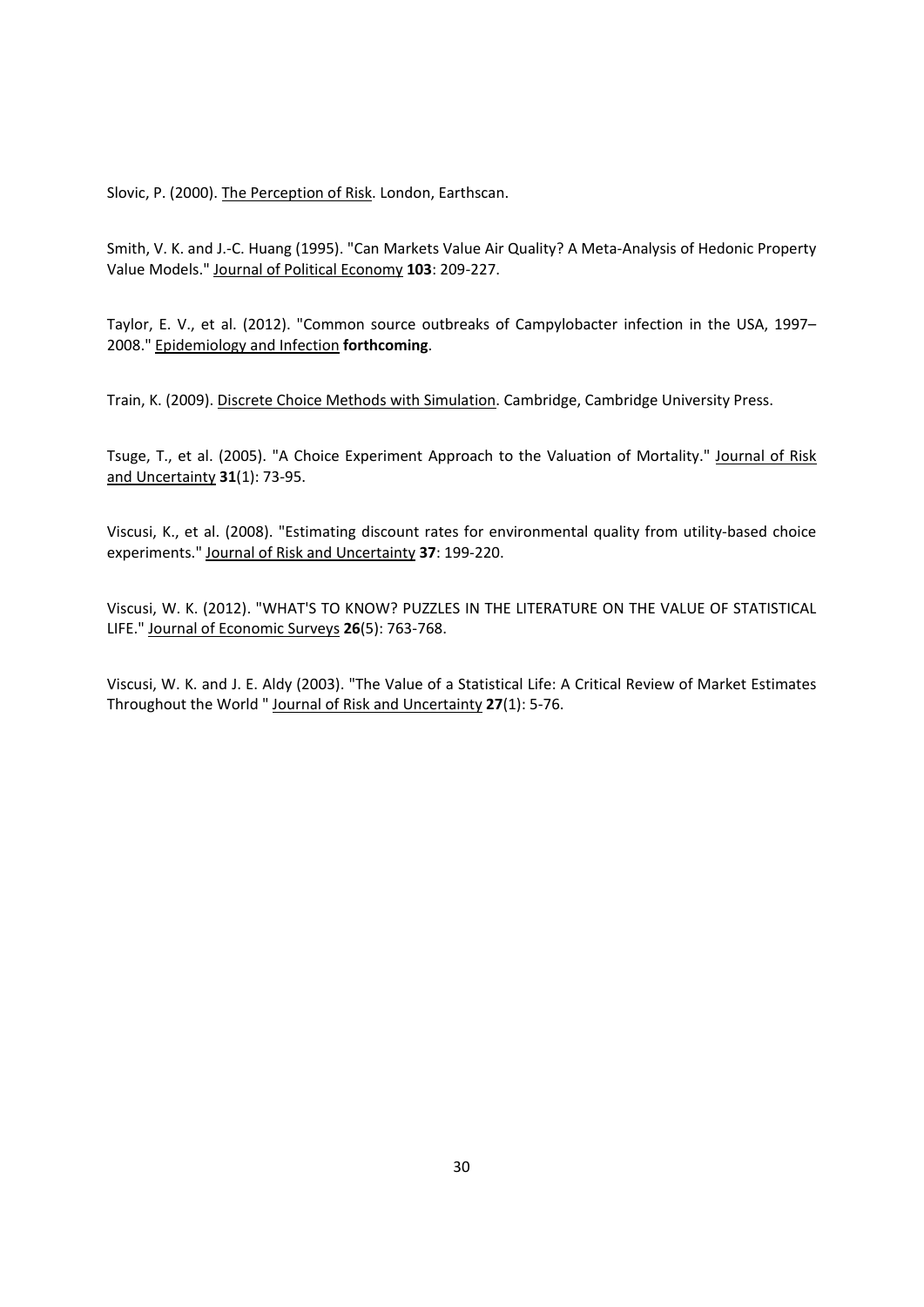# **Tables**

| <b>Attribute</b>    | Variable name | <b>Attribute levels</b> |          |
|---------------------|---------------|-------------------------|----------|
| Source of disease   | water         | $Food = 0$              |          |
|                     |               | Water = $1$             |          |
| Mortality reduction | die           | Sample A                | Sample B |
|                     |               | 1                       | 100      |
|                     |               | $\overline{c}$          | 200      |
|                     |               | 4                       | 400      |
| Morbidity reduction | sick          | 8 0 0 0                 |          |
|                     |               | 16 000                  |          |
|                     |               | 32 000                  |          |
| Delay               | delay         | No delay                |          |
|                     |               | 2 years                 |          |
|                     |               | 5 years                 |          |
|                     |               | 10 years                |          |
| Cost                | cost          | <b>SEK 500</b>          |          |
|                     |               | <b>SEK 1 000</b>        |          |
|                     |               | <b>SEK 2 000</b>        |          |
|                     |               |                         |          |

**Table 1** Survey description: attributes and attribute levels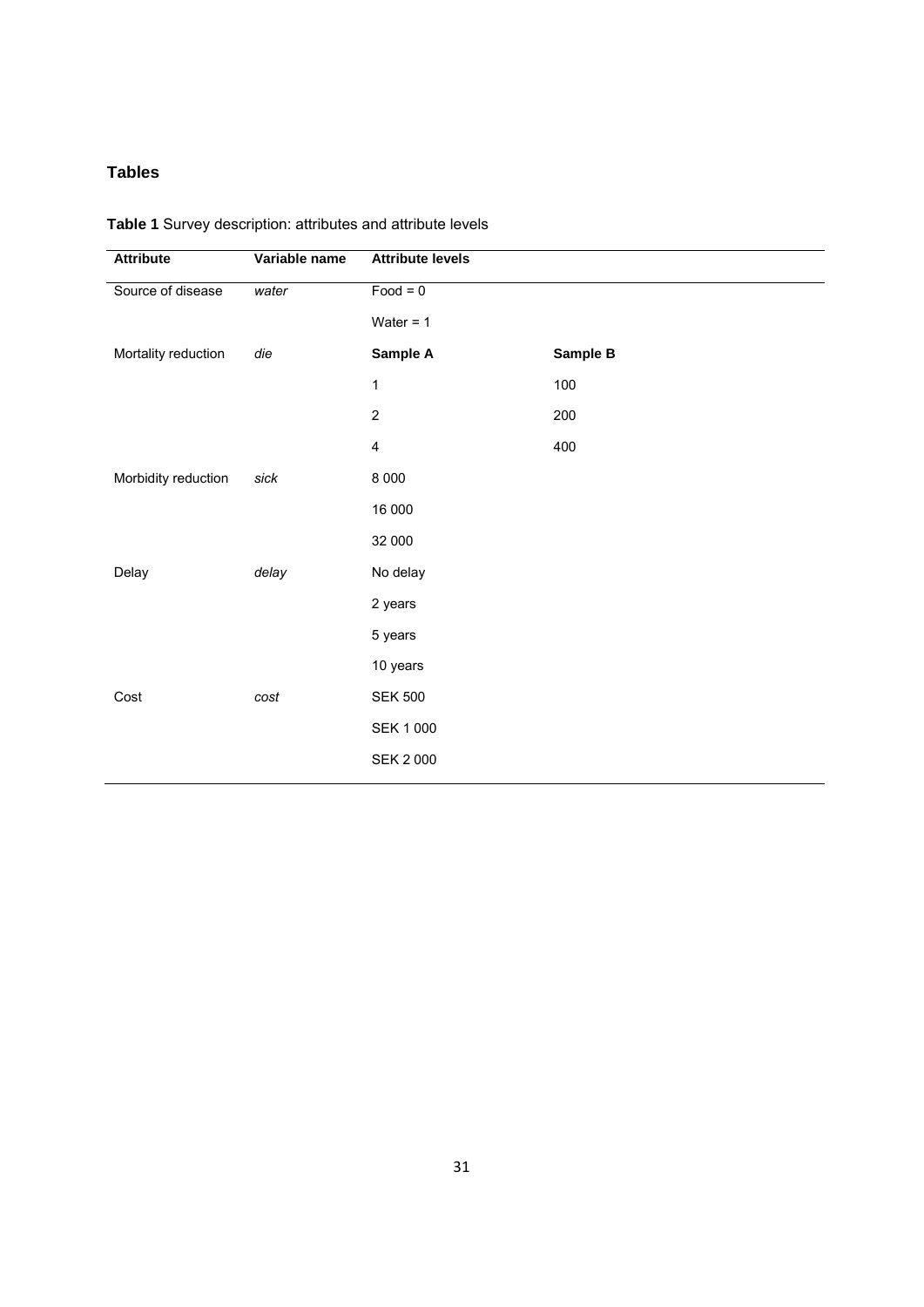## **Table 2** Descriptive Statistics of background variables

| <b>Variables</b>     | <b>Description</b>                           | Sub-     | Sub-sample | <b>Swedish</b> |
|----------------------|----------------------------------------------|----------|------------|----------------|
|                      |                                              | sample A | В          | population     |
| Male                 | $=1$ if male                                 | 0.50     | 0.50       | 0.50           |
| Age                  | Age in years                                 | 45.10    | 45.22      | 48.80          |
|                      |                                              | (16.57)  | (16.64)    |                |
| University Education | $=$ 1 if university education $\geq$ 3 years | 0.32     | 0.34       | 0.19           |
| Employment           | =1 if currently employed (age 18>)           | 0.58     | 0.60       | 0.63           |
| Income               | Disposable household income in SEK           | 18 0 17  | 19 4 8 3   | 21 825*        |
|                      | $(1$ SEK = USD 6.57, 2012-09-24)             | (8361)   | (9442)     |                |

**Note:** Standard deviations in parentheses. Number of respondents in sub-sample A: 1000, and in sub-sample B: 250. \* 2010 median household income.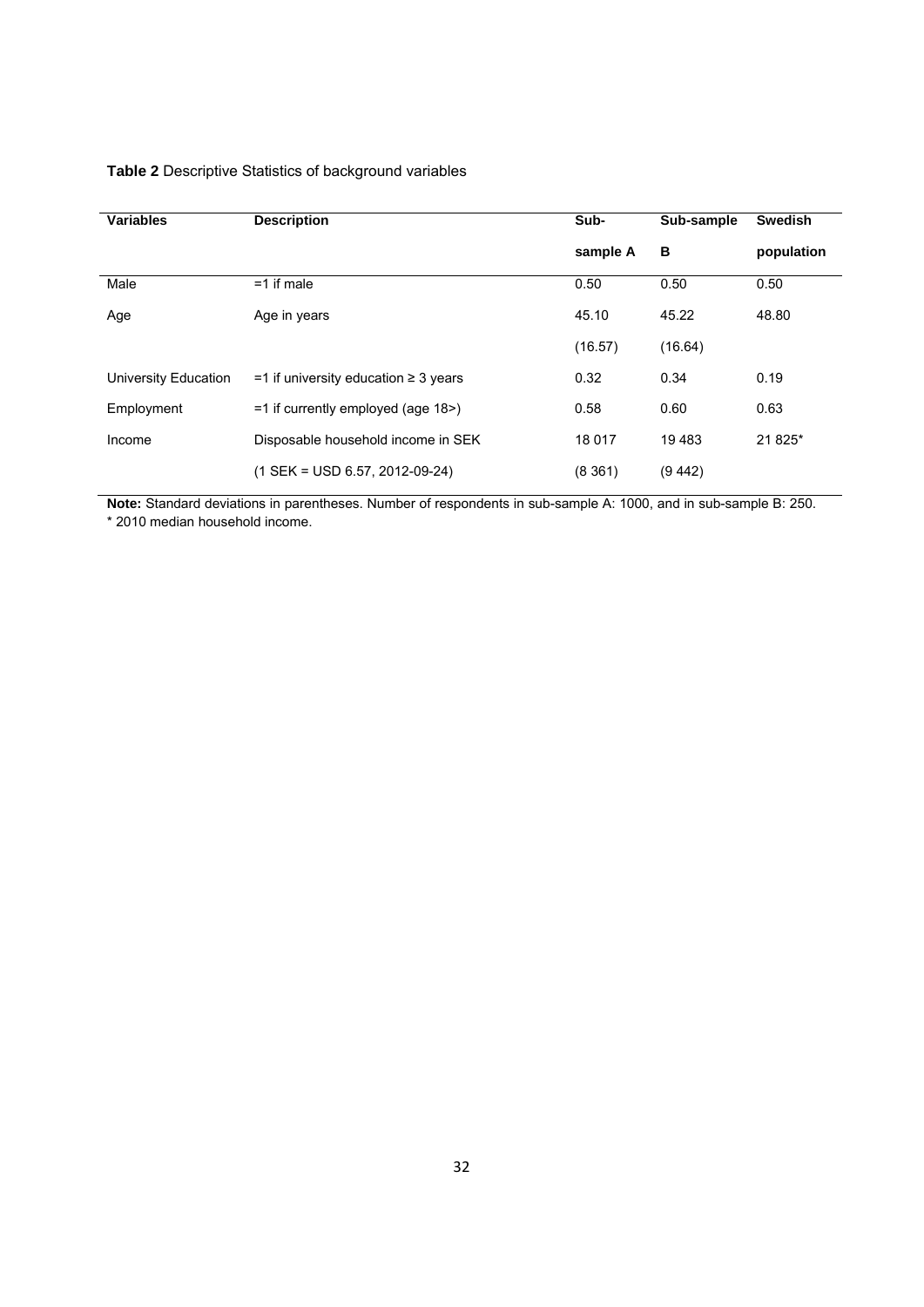|  |  |  |  | Table 3 Risk experience and perception: Sub-sample A and B |
|--|--|--|--|------------------------------------------------------------|
|--|--|--|--|------------------------------------------------------------|

| <b>Variables</b>   | <b>Description</b>                                                 |              | Sub-sample B  |
|--------------------|--------------------------------------------------------------------|--------------|---------------|
| Food poisoned      | =1 if food poisoned last year due to any reason                    | 0.08         | 0.12          |
| Campylobacter      | =1 if (ever) food poisoned due to confirmed campylobacter          | 0.08         | 0.08          |
| Public<br>Risk     | Subjective beliefs regarding annual risk of food poisoning (all    | 17.27/100    | 16.73/100     |
| perception         | causes) (objective average risk 10/100)                            | (17.19/100)  | (18.28/100)   |
| Individual<br>Risk | Subjective beliefs regarding individual risk of campylobacteriosis | 16.35/1000   | 25.65/1000    |
| perception         | per year (average objective risk 7/1000).                          | (81.37/1000) | (118.30/1000) |
| Health             | Health status as measured on a Visual Analog Scale 0-100           | 80.09        | 81.94         |
|                    |                                                                    | (16.77)      | (15.44)       |

**Note:** Standard deviations in parentheses.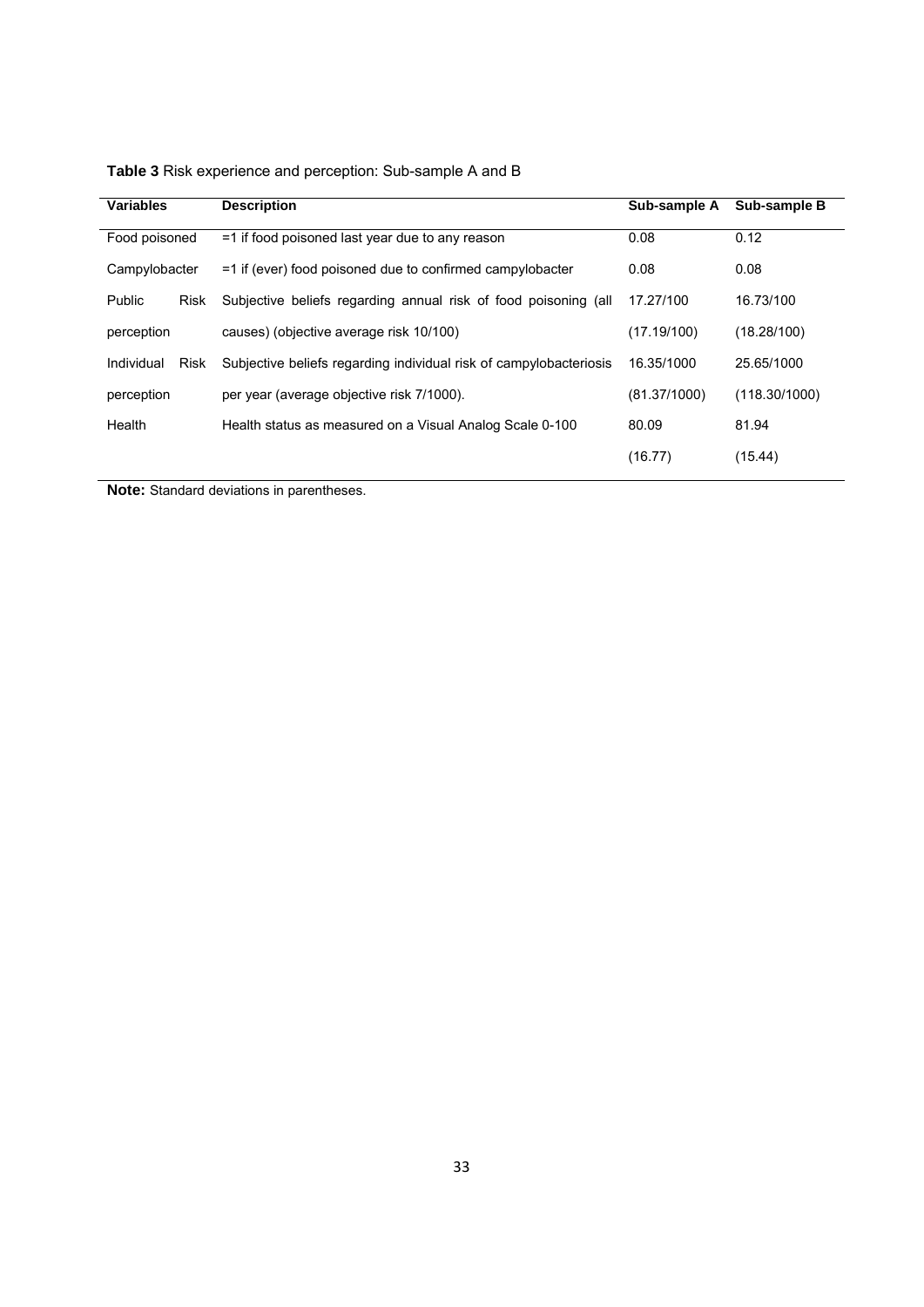## **Table 4** Benchmark models

|                            | Sub-sample A                               | Sub-sample B                           |
|----------------------------|--------------------------------------------|----------------------------------------|
| sq                         | $-0.362$ <sup>**</sup><br>$(-3.93)$        | $-0.419$<br>$(-2.23)$                  |
| water                      | $0.230$ ***<br>(6.01)                      | 0.233<br>(3.08)                        |
| delay                      | $-0.105$ ***<br>$(-19.15)$                 | $-0.0973$ ***<br>$(-10.20)$            |
| sick                       | 0.0000219<br>(11.24)                       | 0.0000167<br>(4.63)                    |
| die                        | $0.204$ ***<br>(13.18)                     | $0.00251$ ***<br>(7.85)                |
| cost                       | $-0.000577$<br>$(-16.30)$                  | $-0.000453$<br>$(-6.70)$               |
| Estimated VSL <sup>a</sup> | 3 1 7 7                                    | 50                                     |
| Estimated VSI <sup>a</sup> | $(2581 - 3772)$<br>0.34<br>$(0.27 - 0.42)$ | $(31 - 69)$<br>0.33<br>$(0.16 - 0.51)$ |
| Number of respondents      | 1003                                       | 250                                    |
| Number of responses        | 8024                                       | 2000                                   |
| Log-likelihood             | $-8076.01$                                 | $-1991.46$                             |
| <b>AIC</b>                 | 16166.02                                   | 3996.93                                |
| <b>BIC</b>                 | 16200.40                                   | 4021.58                                |

*t* statistics in parentheses

 $p < 0.10$ ,  $p < 0.05$ ,  $p < 0.01$ 

a:In SEK million. 95 % confidence intervals in parentheses.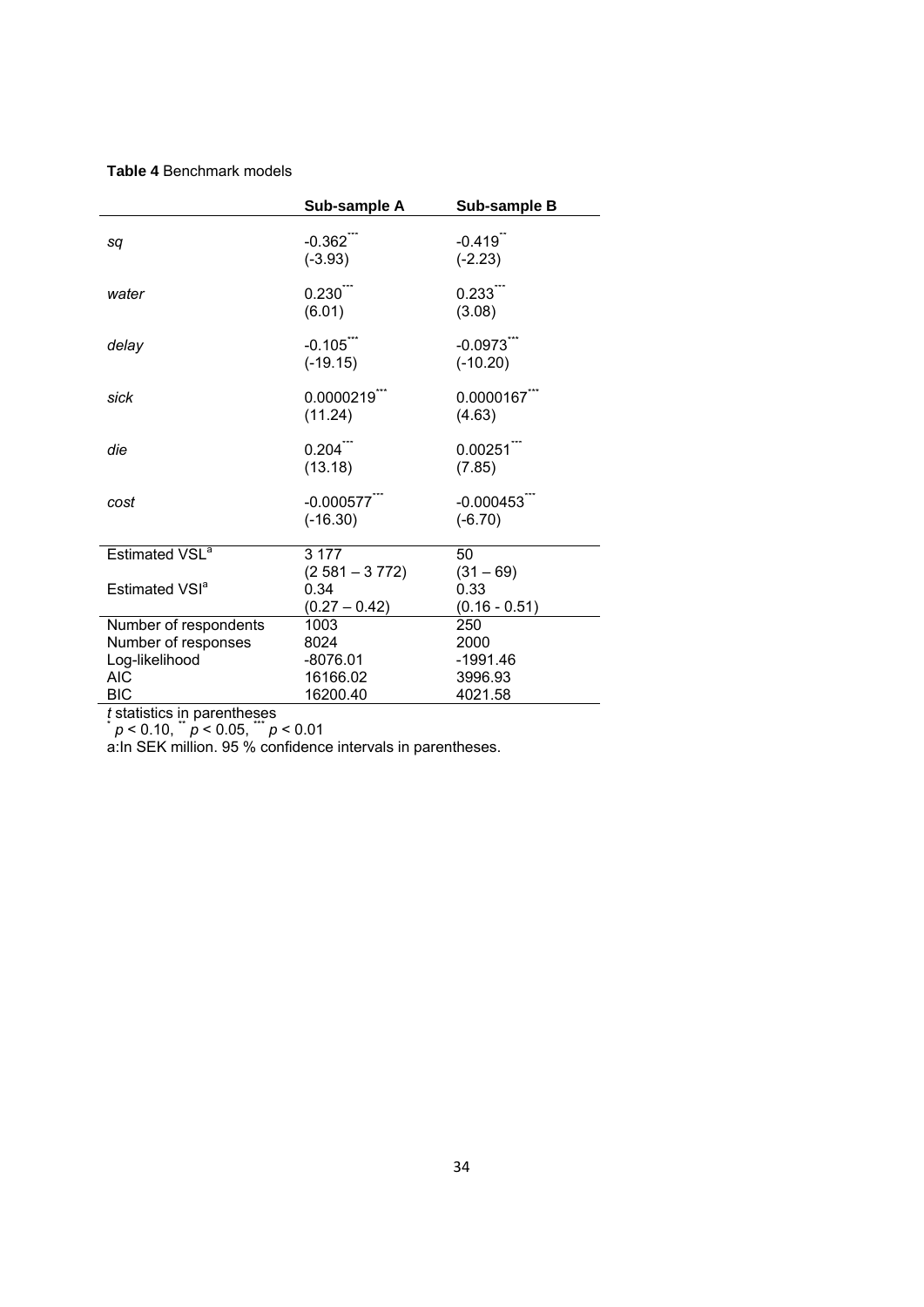|                              | Class 1                | <b>Class 2</b> | <b>Class 3</b>  | Class 4         |
|------------------------------|------------------------|----------------|-----------------|-----------------|
| sq                           | $2.837$ **             | $-3.148$       | $-4.192$ ***    | $-0.0552$       |
|                              | (2.15)                 | $(-6.53)$      | $(-13.26)$      | $(-0.21)$       |
|                              |                        |                |                 |                 |
| water                        | $-0.402$               | $0.296$ **     | $0.735***$      | 0.345           |
|                              | $(-0.86)$              | (2.34)         | (4.32)          | (2.27)          |
| delay                        | $-0.0231$              | $-0.227***$    | $-0.143$ ***    | $-0.123$ ***    |
|                              | $(-0.15)$              | $(-8.60)$      | $(-5.17)$       | $(-4.99)$       |
|                              |                        |                |                 |                 |
| sick                         | $-0.00000557$          | 0.0000549      | 0.00000971      | 0.0000405       |
|                              | $(-0.19)$              | (4.04)         | (0.93)          | (7.02)          |
|                              |                        |                |                 |                 |
| die                          | 0.138                  | $0.259***$     | $0.319***$      | $0.137***$      |
|                              | (0.44)                 | (3.97)         | (3.89)          | (2.65)          |
| cost                         | $-0.00164$             | 0.000140       | $-0.00150$ ***  | $-0.00133$ ***  |
|                              | $(-1.08)$              | (1.45)         | $(-5.98)$       | $(-7.01)$       |
|                              |                        |                |                 |                 |
| Class probability            | $0.187***$             | $0.335***$     | $0.307***$      | $0.171***$      |
|                              | (13.94)                | (7.08)         | (6.62)          | (12.43)         |
|                              |                        |                |                 |                 |
| Estimated VSL <sup>a</sup>   |                        | -              | 1905            | 927             |
|                              |                        |                | $(967 - 2843)$  | $(224 - 1630)$  |
| Estimated VSI <sup>a</sup>   |                        |                | Not significant | 0.27            |
|                              |                        |                |                 | $(0.18 - 0.37)$ |
| Number of respondents        | 1003                   |                |                 |                 |
| Number of responses          | 8024                   |                |                 |                 |
| Log-likelihood<br><b>AIC</b> | $-5381.44$<br>10824.88 |                |                 |                 |
| <b>BIC</b>                   | 10977.11               |                |                 |                 |
| t etatiation in noronthonoo  |                        |                |                 |                 |

**Table 5** Latent class model – sub-sample A

*t* statistics in parentheses

 $p < 0.10$ ,  $p < 0.05$ ,  $p < 0.01$ 

a:In SEK million. 95 % confidence intervals in parentheses.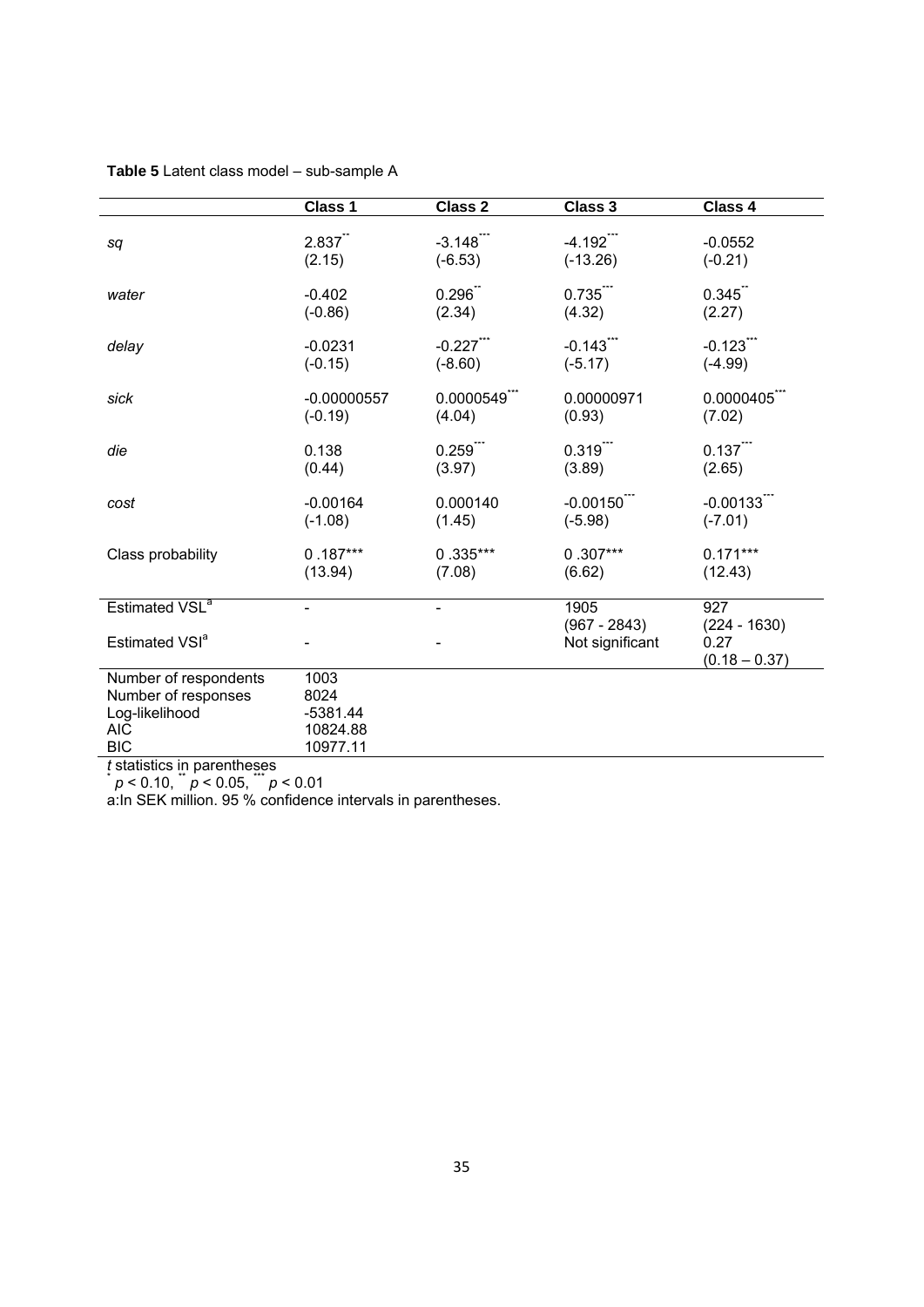|  |  |  |  | Table 6 Latent class model - sub-sample B |
|--|--|--|--|-------------------------------------------|
|--|--|--|--|-------------------------------------------|

|                                                                                            | Class 1                                         | Class 2     | Class 3         | Class 4                       |
|--------------------------------------------------------------------------------------------|-------------------------------------------------|-------------|-----------------|-------------------------------|
| sq                                                                                         | $-3.753$ ***                                    | 3.657       | $0.985***$      | $-3.803$ ***                  |
|                                                                                            | $(-5.89)$                                       | (1.00)      | (2.69)          | $(-7.15)$                     |
| water                                                                                      | 0.241                                           | 1.302       | $-0.153$        | $0.954***$                    |
|                                                                                            | (1.15)                                          | (1.74)      | $(-0.69)$       | (2.63)                        |
| delay                                                                                      | $-0.237***$                                     | $-0.215$ ** | $-0.0838$       | $-0.134$ ***                  |
|                                                                                            | $(-6.46)$                                       | $(-2.09)$   | $(-2.29)$       | $(-3.91)$                     |
| sick                                                                                       | 0.0000393***                                    | 0.0000855   | 0.0000151       | $-0.00000317$                 |
|                                                                                            | (3.15)                                          | (1.28)      | (1.45)          | $(-0.22)$                     |
| die                                                                                        | $0.00182$ ***                                   | $0.0361***$ | 0.0000699       | 0.00188                       |
|                                                                                            | (2.61)                                          | (3.32)      | (0.10)          | (1.93)                        |
| cost                                                                                       | 0.0000324                                       | $-0.000320$ | $-0.000965$ *** | $-0.00170$ ***                |
|                                                                                            | (0.21)                                          | $(-0.86)$   | $(-4.24)$       | $(-5.48)$                     |
| Class probability                                                                          | $0.363***$                                      | $0.120***$  | $0.263***$      | $0.254***$                    |
|                                                                                            | (6.55)                                          | (4.48)      | (9.38)          | (4.90)                        |
| Estimated VSL <sup>a</sup>                                                                 | -                                               |             | Not significant | 10 million SEK                |
| Estimated VSI <sup>a</sup>                                                                 |                                                 |             | Not significant | $(1 - 19)$<br>Not significant |
| Number of respondents<br>Number of responses<br>Log-likelihood<br><b>AIC</b><br><b>BIC</b> | 250<br>2000<br>$-1384.22$<br>2830.44<br>2939.61 |             |                 |                               |

*t* statistics in parentheses

 $p < 0.10$ ,  $p < 0.05$ ,  $p < 0.01$ 

a:In SEK million. 95 % confidence intervals in parentheses.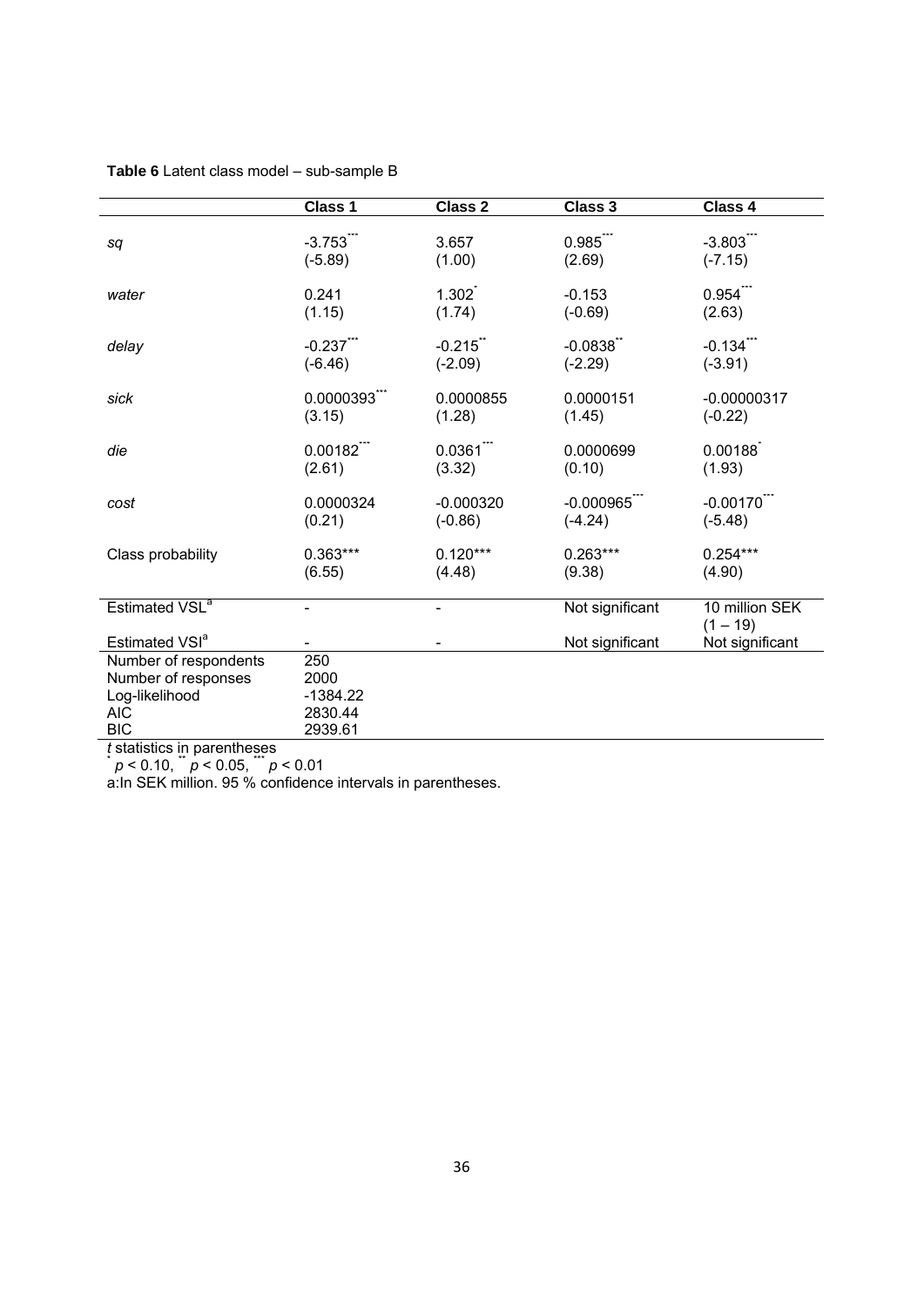## **Figures**

## **Figure 1** Example of Choice Set in sub-sample A

(Today 5 people die and 63 000 people get sick every year due to Campylobacterios. We now ask you to state if you prefer a certain policy (or not) to reduce these risks for a given cost. What do you prefer?)

## **What do you prefer in this situation?**

|                                                                                       | <b>Policy A</b> | <b>Policy B</b> |
|---------------------------------------------------------------------------------------|-----------------|-----------------|
| Source of disease                                                                     | Water           | Food            |
| Number of fewer individuals who die (per<br>year) when the policy is implemented      |                 | 2               |
| Number of fewer individuals who get sick<br>(per year) when the policy is implemented | 16 000          | 8000            |
| The policy starts to have effect                                                      | this year       | in 10 years     |
| Your cost (per year)                                                                  | 1 000 SEK       | 2 000 SEK       |

#### **I prefer**

 $\Box$  Policy A

□ Policy B

None of the suggested policies (today's situation remains and no additional cost for you)

Note: The text in the parenthesis at the top of the figure was only presented to the respondents in the first choice set.